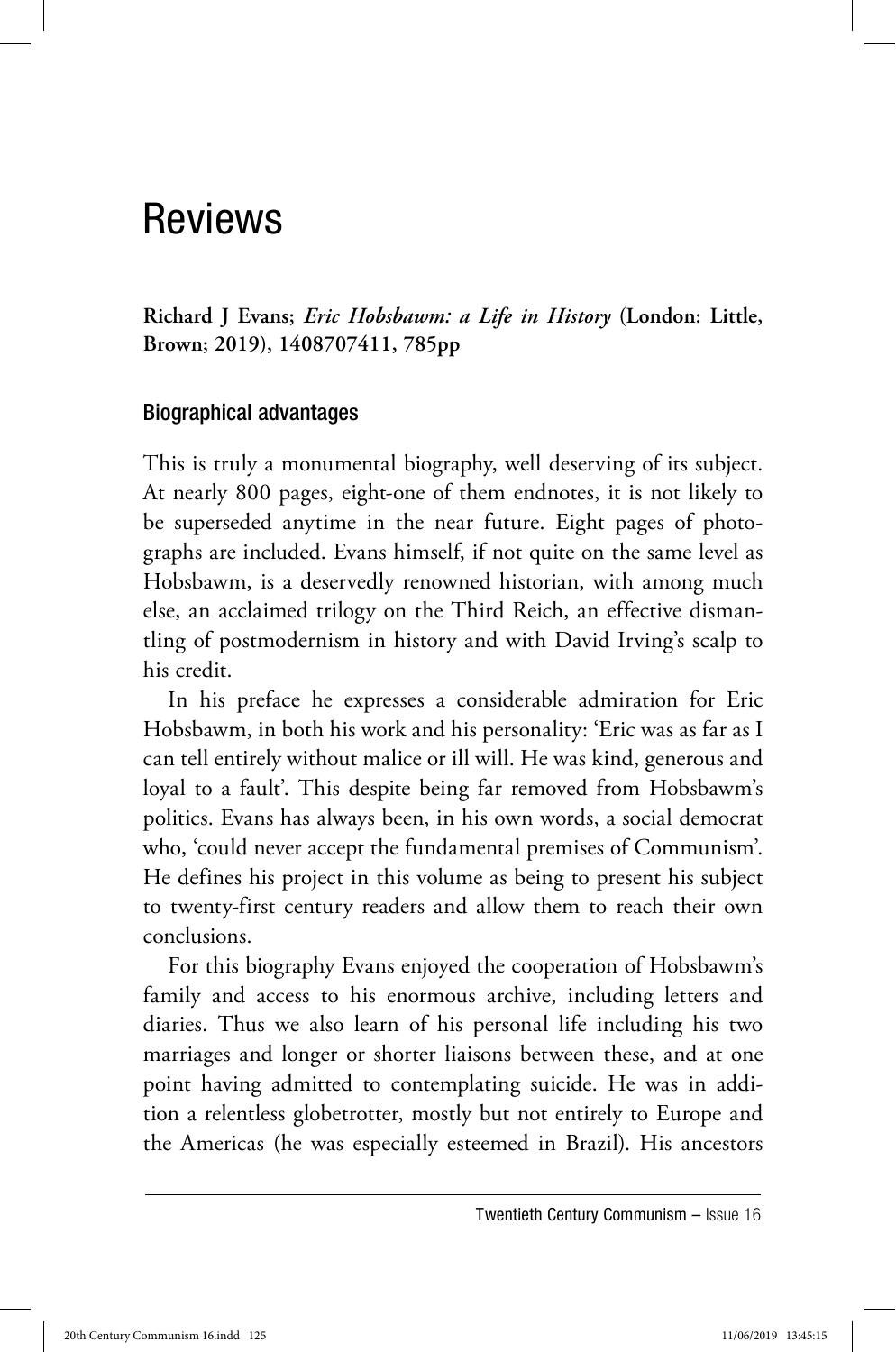were immigrant Polish Jews fleeing Tsarist pogroms and his father a British Empire official, hence Hobsbawm's birth in Alexandria in 1917. The family name was originally 'Ostbaum' meaning fruit tree, and took its later forms through mistranscription by an immigration official. Some relatives spelt it Hobsbaum, including a cousin, the poet and critic Philip. Living at the time in Berlin, Hobsbawm briefly joined a communist youth group to combat Nazism, and the family, being British citizens, moved to London, where he was looked after by relatives due to his parents' premature deaths.

'A Freshman who Knows about Everything' is the title of the chapter covering his student days at King's College, where his intelligence was remarked upon and he was naturally invited to join the famous Apostles 'secret society'. Kathleen Cornforth with whom I was acquainted and knew him at that time through the CP, once told me that even then he was evidently a brilliant intellect – and very much aware of the fact. There is no suggestion though that Hobsbawm was in the same category as some slightly earlier Cambridge students who concealed their communist attachments until they could serve as moles for the Soviet secret service. Evans makes it clear however that, when he was a Second World War army conscript it was not long before MI5 took an interest in him and his communist principles, thanks to the wall newspapers he edited and displayed, and that surveillance continued thereafter throughout his career, for a time blocking his academic promotion. Evans knows about this and about his subsequent relations with the CP leadership by receiving access to MI5 records, including those achieved through bugging devices planted in the Party headquarters.

#### The CP Historians' Group and dissidence

In 1946 the Communist Party, inspired by A L Morton's *A People's History of England*, published in 1938, established an Historians' Group, divided into four sections according to historical theme being concentrated upon, in order to develop Morton's insights, and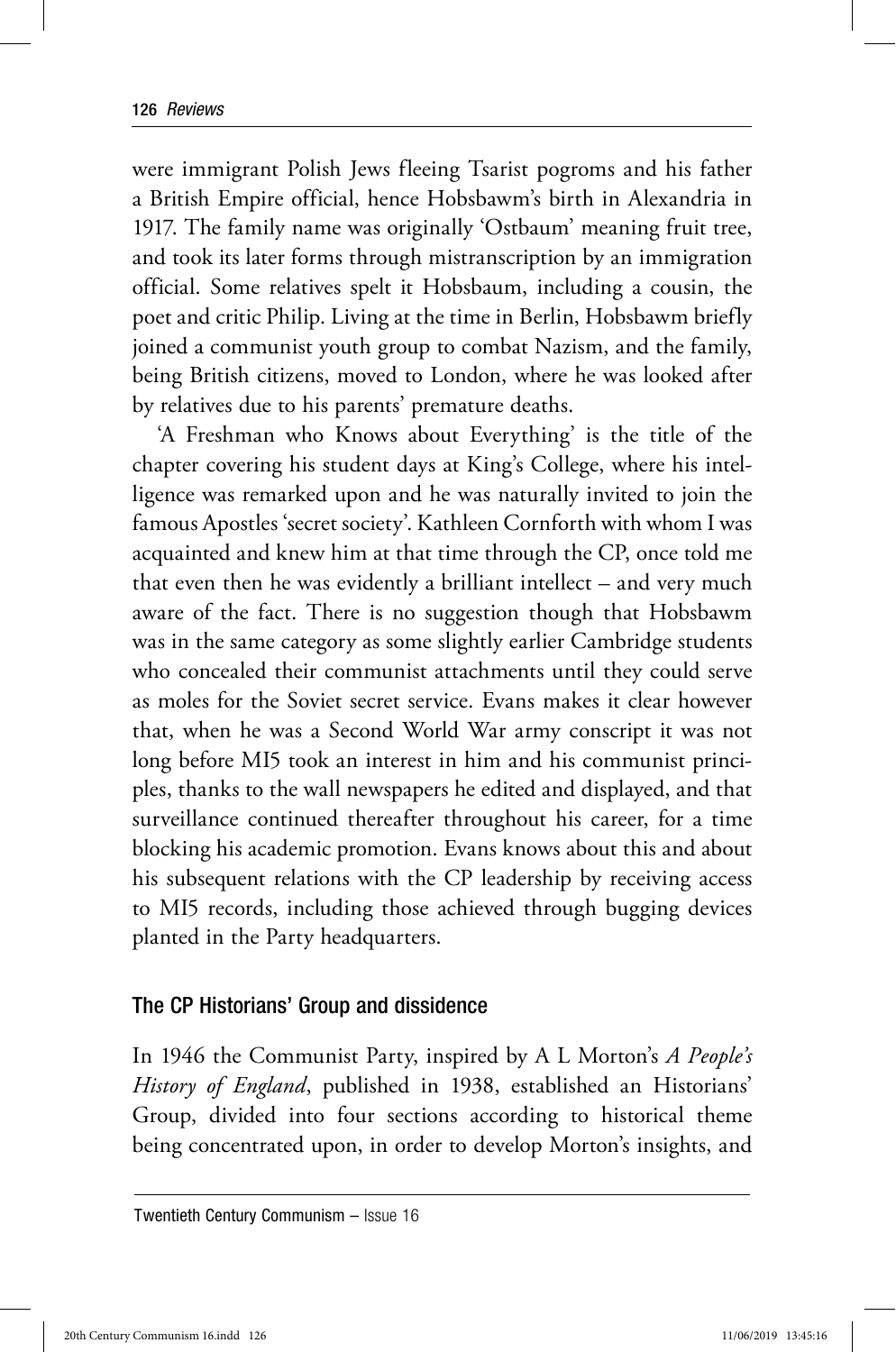Hobsbawm played a prominent role within it. Describing it in later decades, he stated that: 'Both we and the Party saw ourselves not as a sect of true believers amid the surrounding darkness, but ideally as leaders of a broad progressive movement such as we had experienced in the 1930s' (*Rebels and their Causes*, ed. Maurice Cornforth, Lawrence & Wishart, 1978, p32).

Evans however in his adjacent chapters 'Outsider in the Movement 1946-1954' and 'A Dangerous Character 1954-1962' devotes only limited space to the Group, and within that mostly to its role in the creation of the journal *Past & Present* (1954) and the disruption which overtook it, along with the CP in general, in 1956-57 following Khrushchev's revelations about Stalin in February 1956 and the violent military suppression of the Hungarian revolution in November of that year. Up until that point the Historians' Group had been largely exempt from the critical interference from the Party authority that was experienced by other similar cultural organisations such as the Writers' Group. John Saville has attributed this to the fact that pre-1914 British history, upon which the Group concentrated, was of less concern to the Soviet authorities and their explicit 'line' than was imaginative writing, where participants were expected to propound their adherence to 'socialist realism' and campaign for it.

Hobsbawm was in the unusual position of sympathising and sometimes acting with the 1956 dissidents in the Group and the Party while nevertheless retaining his membership. It is clear from the clandestine M15 recordings that the leadership, after unfriendly discussions with him, but preferring to avoid expulsion, wished that he would leave along with other critics. He had after all signed a letter with them and published it in the non-CP press, and the leaders were disappointed when he declined to exit on his own initiative. Back in the thirties nonconformists were regarded even more unfavourably than opponents (heretics worse than pagans) but in the aftermath of 1956-7 matters were very different. After an initial hostile outburst it was plainly stated that resigners would be welcomed back and without being obliged to repudiate their dissidence. I recall myself

Twentieth Century Communism – Issue 16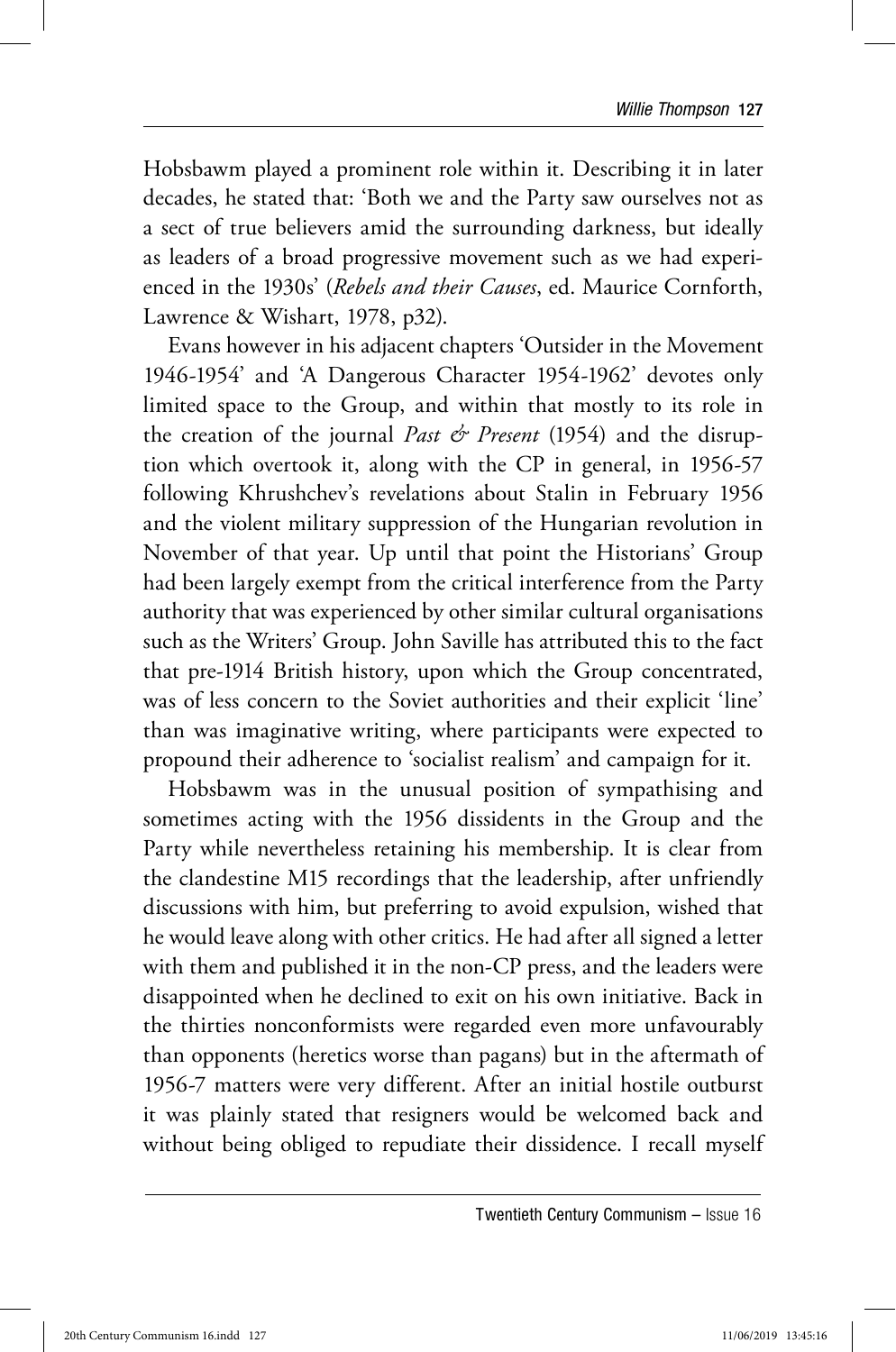and friends being gratefully accepted into membership in 1962 with no critical reference to our previous New Left connections. It is therefore not surprising that Hobsbawm's continued membership was tolerated without public rebuke by the Party leadership, even if somewhat unwillingly; he was, after all, something of an academic asset (Evans, p252). Between 1957 and the 1980s there were scarcely any expulsions from the CP apart from avowed Trotskyists.

If Evans has only minimal comment to make on Hobsbawm's activity in the Historians' Group prior to its disintegration – and the article mentioned above is absent from his index which contains the very full list of Hobsbawm's writings – reference to its CP successor, the History Group, in which he participated, is even less in evidence. That part of the Party organisation lacked the complex structure of the Historians' Group, and though containing some of its leading members along with from Hobsbawm, such as A L Morton and Maurice Dobb, together with some able newcomers, it could not boast a similar galaxy of talent and continued in a role that was comparatively modest even by British communist standards. The later Socialist History Society, emerging in 1992 from the ashes of the History Group, is not mentioned at all, nor the fact that Hobsbawm was its Honorary President until his death.

### Aftermath

Another outcome of the crisis years was the monthly CP journal *Marxism Today*, edited by James Klugmann, and Hobsbawn did contribute to that, initially with an article entitled 'History and and the "Dark Satanic Mills"' (1958) in which he attacked the notion being then propagated by some economic historians that living conditions had improved for the mass of industrial workers in the early nineteenth century phase of the industrial revolution. This article is referred to by Evans (p509). He continued to write for that journal during the next three decades, with one later article generating a particular sensation.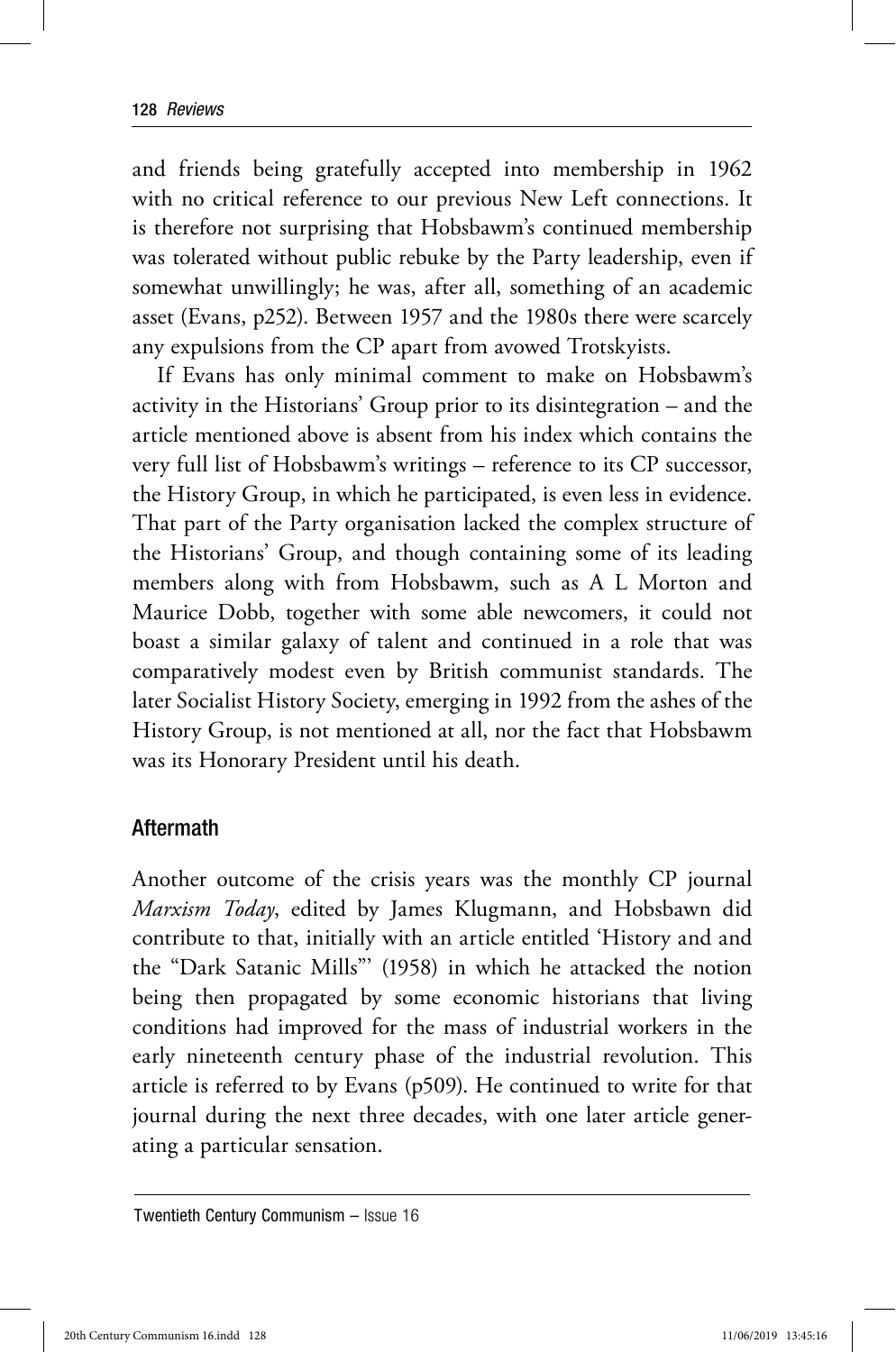By the sixties the resonances of the mid-fifties, together with further travails such as the revelation of electoral malpractice by communist leaders in the Electrical Trades Union, the Sino-Soviet quarrel and the challenge of first the New Left and subsequently Trotskyist organisations in the sixties and early seventies, were beginning to work on the character of the CPGB; it was becoming a significantly different organisation. One symptom of this was the leadership's decision to write the Party's own history, a project put in the hands of James Klugmann, with the first volume covering the early days being published in 1968. To this event Hobsbawm responded very critically, writing in *New Left Review* that Klugmann had produced a very inadequate history, merely using 'his considerable gifts to avoid writing a disreputable one' – later reprinted in *Revolutionaries*. All the problematic aspects of the Party's early days had been glossed over, particularly the Comintern influence, with Zinoviev its head mentioned only in connection with the Zinoviev Letter, a British Secret Service forgery. 'He is paralysed', declared Hobsbawm', 'by the impossibility of being both a good historian and a loyal functionary' (Hobsbawm, *Revolutionaries*, Abacus, 2007, pp8-9).

Evans, does not mention this particular episode, but we learn of other political matters in which Hobsbawm was involved, including assistance to Algerian militants in the early sixties during their war of independence. By that time Hobsbawm was embarked on his voluminous historical attainment, of which his renowned tetralogy was only the centrepiece and which we learn about from Evans in great detail. 'Back in England Eric continued to try and build his career as an historian.' (Evans, p329) which included publisher's rejections as well as acceptances.

### Intellectual celebrity and rationale

Naturally from the early sixties Hobsbawm's monumental historical output is the focus of Evans's later chapters, with titles such as

Twentieth Century Communism – Issue 16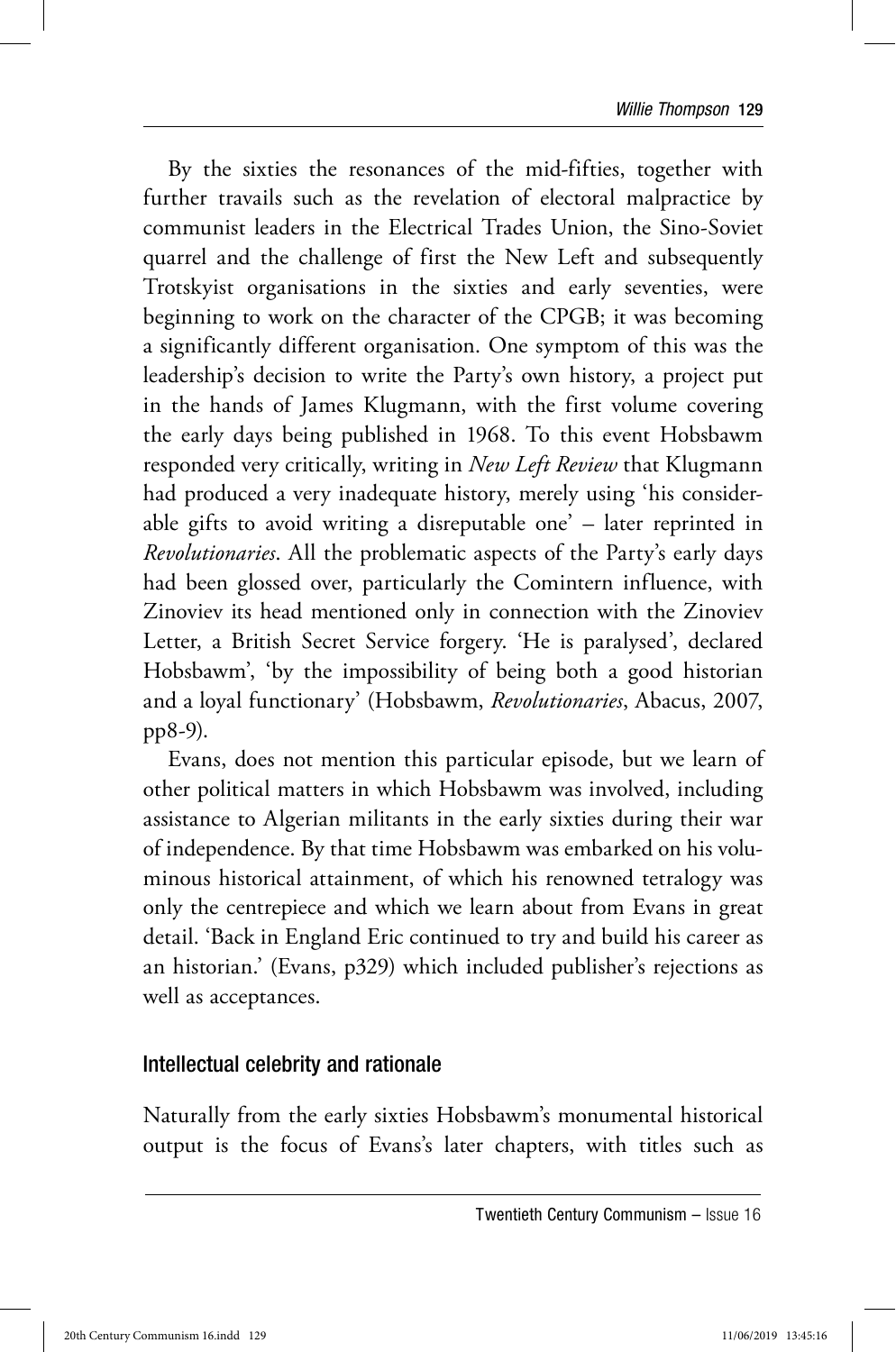'Paperback Writer' and 'Intellectual Guru', all being developed most effectively throughout Evans's sympathetic but balanced volume – his two final chapters prior to his conclusion are 'Jeremiah 1987-1999' and 'National Treasure 1999-2012'. Undoubtedly Hobsbawm lived 'A Life in History' in more senses than one. In the obvious meaning he was a professional historian despite his teenage passion being more for serious imaginative literature. Indeed Evans suggests that interest was important, because: 'He came to the practice of history, having read a vast number of classic works of poetry and fiction in several languages…' giving rise to, ' … his ability to illustrate historical argument with contemporary anecdote and quotation …' (p661). He became a renowned interpreter of global historical change, especially through his tetralogy covering the years from the French Revolution to the extinction of the Soviet Union and its bloc in the years 1989- 91.

In another sense of living history he was himself a very conscious participant in much of twentieth century history thanks to the impact of his works. In later life he also made a considerable impact on UK politics following the expression of his analysis of how that was proceeding in the nineteen-seventies and eighties. His interests were not confined to history and politics for he was also, under the pseudonym 'Francis Newton', a well-published jazz critic.

His historical oeuvre, as Evans makes clear and as has previously been commented on by others, was generally appreciated by other historians and even some from oppositional viewpoints, despite also in some instances a few foaming diatribes from ultra-reactionary commentators unable to contain their bile that any unrepentant communist should achieve such public fame and renown. However the general consensus summed up in his 2012 obituaries was, 'great historian, pity about the politics'. Such an attitude, from which Evans is largely exempt, misses the essential point. The conclusion that can be drawn from this biography is that Hobsbawm was intensely conscious of the perennial struggle by subjugated masses and minorities over the centuries against their ruling oligarchies – that was his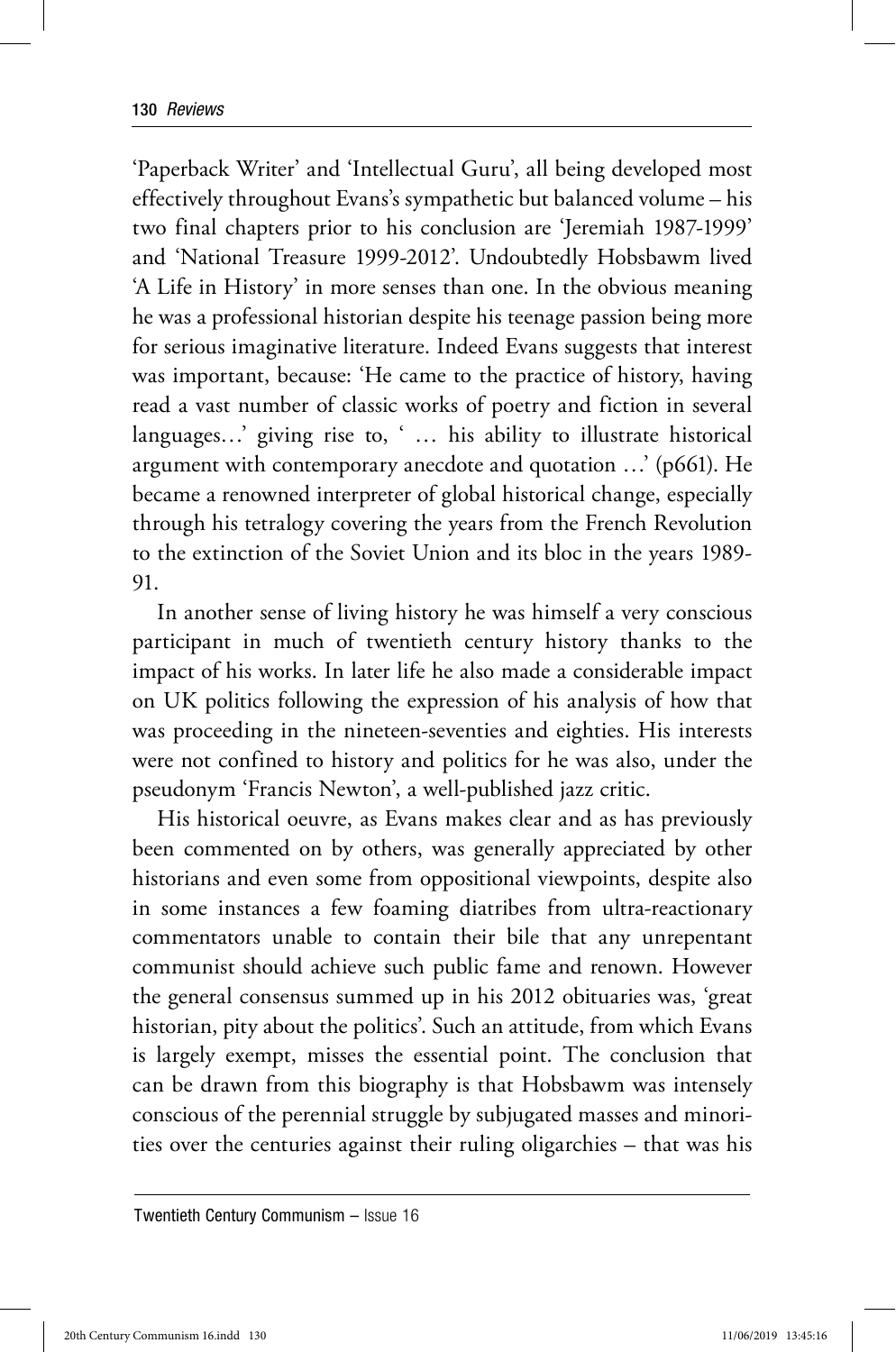passion. He wrote on peasants and social bandits as well as workers, though neglecting women's role – and viewed the communist movement as the culminating expression of that project even if in his latter days he'd largely lost confidence in its effectiveness. In other words he was a great historian because he was also a communist, not in spite of it. 'On the one hand he was wedded at a very deep emotional level to the idea of belonging to the communist movement, but on the other hand he was absolutely not willing to submit to the discipline the Party demanded' (p352).

### Controversy and conclusion

The final historical/political tumult in which Hobsbawm participated was the result of a talk of his, later published in *Marxism Today* in 1978 under the title 'The Forward March of Labour Halted', arguing that the apparent contemporary advance of the left during those years in industrial and political terms was based on shaky foundations in view of the numerical shrinkage of the industrial working class, and so in consequence was in danger of being reversed. This drew accusations both from inside the CP and more broadly of pessimism and defeatism if not outright renegacy. Such accusations were strengthened in the following decade when he argued that to defeat Thatcher a united front was needed between the Labour Party and the SDP. He and *Marxism Today* were accused (including by John Saville) of laying the groundwork for New Labour, which is very problematic, but beyond question this development speeded the disintegration of the CPGB.

Although Evans covers these developments, including Hobsbawm's remark that Blair was 'Thatcher in trousers', the closing chapters of his discussion focus more on the controversies occasioned, in the US and France as well as Britain, by Hobsbawm's historical output. The concluding sentences of the volume emphasise that 'His influence is thus difficult to pin down because, while it has been very wide, it has also been very diffuse and many-sided …his books and essays are

Twentieth Century Communism – Issue 16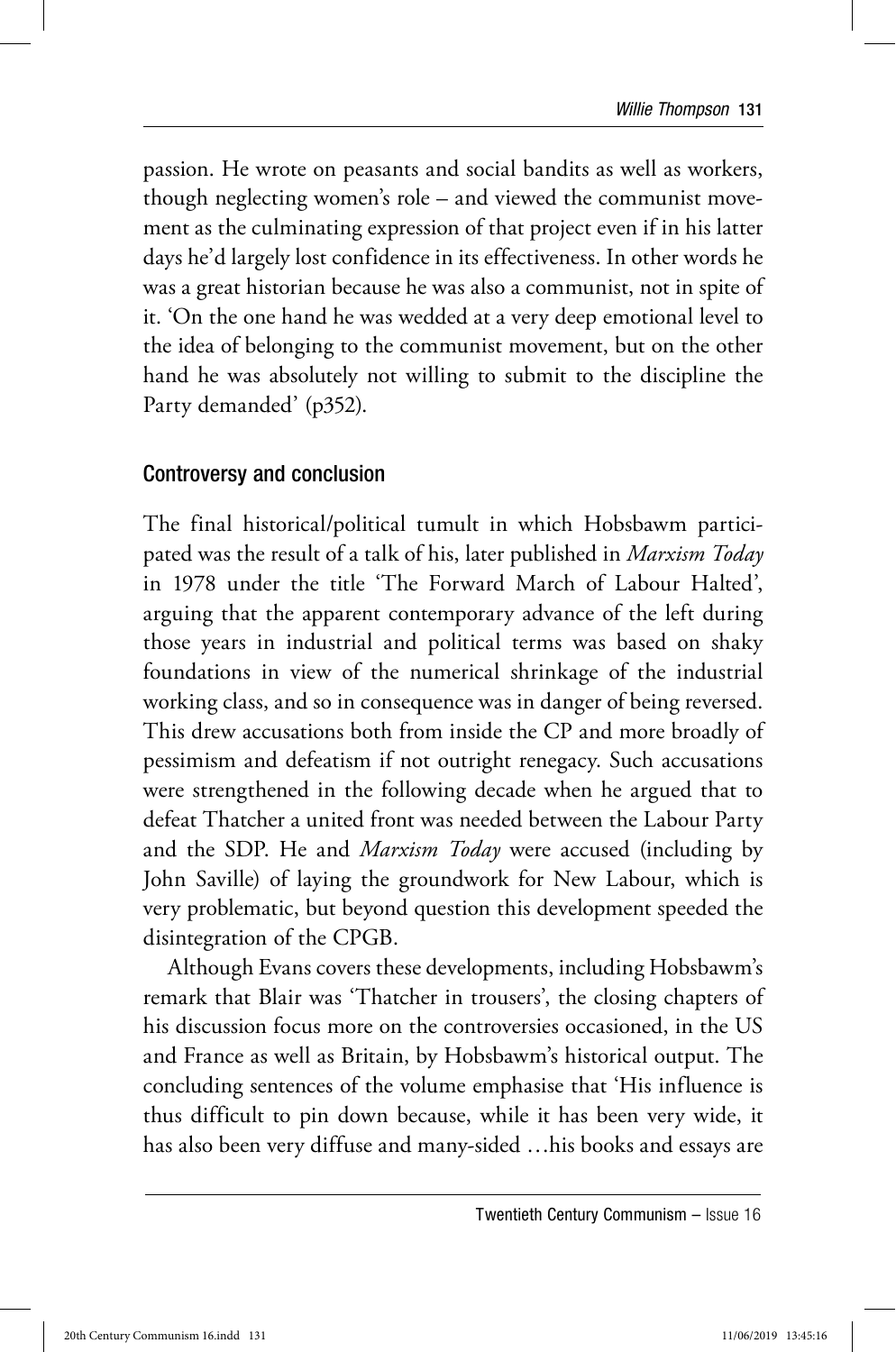still read and debated today, and will continue to be read and debated long into the future'.

*Willie Thompson*

## **Chris Holmsted Larsen,** *Den folkekære stalinist: En biografi om Carl Madsen***, Copenhagen: Gyldendal, 2017, ISBN 9788702220353, 543pp**

Carl Madsen (1903-78) was not the most central figure in the *Danmarks kommunistiske parti* (Communist Party of Denmark or DKP) and did not hold any important positions in the party leadership. He did, however, achieve some prominence due to his activity as a lawyer who sought to challenge the capitalist system through his performances in the courtroom. Chris Holmsted Larsen's biography on Carl Madsen is, therefore, an interesting addition to the history both of the communist party in Denmark and the communist movement as a whole.

The biography deals with the whole of Madsen's life, but the main emphasis is on his experiences of internment during the war and his activities from the mid-1940s to the mid-1970s. Given that Holmsted Larsen regards the year of Madsen's joining the DKP in 1928 as important for his opinions throughout his life, the book would have benefited from a more detailed analysis of his attitudes in the early phase of his communist career. The early part of the book does, however, include an interesting chapter on a communist as a civil servant in a capitalist country, Madsen having worked in various government departments from the late 1920s.

Holmsted Larsen has with good reason dealt in detail with the arrest and subsequent internment of Madsen and some three hundred other communists at the end of June 1941. The internment, which in Madsen's case ended with his escape in August 1943, was regarded by him and other communists as an action not in harmony with Denmark's constitution, and the experience of this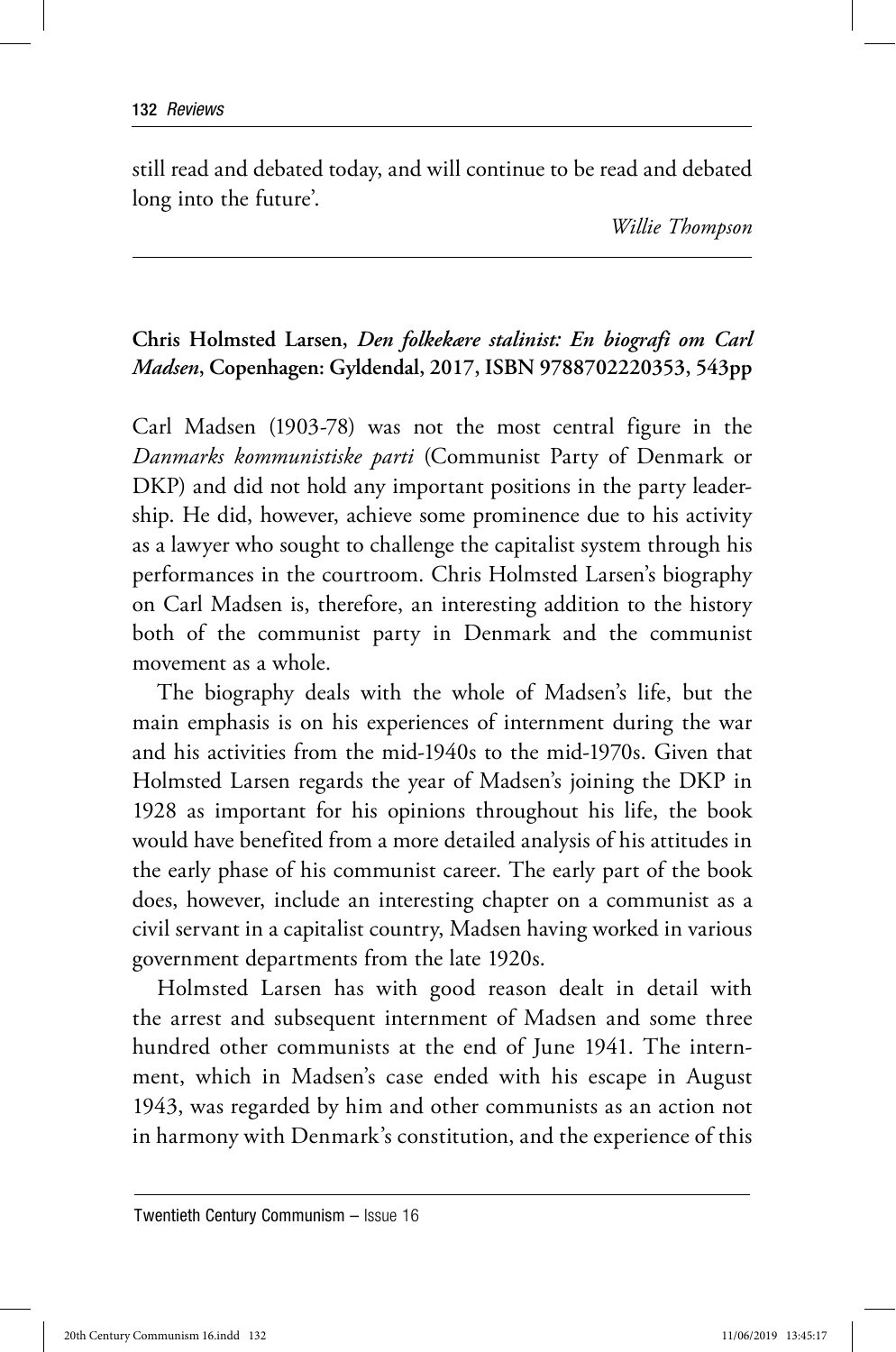injustice left a permanent mark on Madsen and guided his activities in the years that followed. In this orientation he was supported by the fact that after his escape, living illegally in Copenhagen, he began to work for the Danish Freedom Council which was founded by several resistance groups, communists included, in September 1943. Madsen's task was to prepare the future trials of those who had collaborated with the German occupying forces. After the liberation in May 1945 he was nominated as one of the state attorneys charged with bringing these plans to fruition. The task proved not to be one of long duration, for Madsen was discharged from his post as state attorney in November 1945 having been caught driving his car while drunk.

After his discharge Madsen returned to work as a lawyer. In the 1940s and 1950s general criticism of the bourgeois judicial system and the revelation of the misery, injustice and double standards of capitalist society became an essential part of Madsen's performances in court. Holmsted Larsen has concentrated on cases where Madsen defended persons not connected with the communist party. One of these cases was the defence of Palle Hardrup, who in 1951 had been convicted as a double murderer and bank robber. In 1956 a special appeal court sough to establish whether Hardrup had committed the murders under hypnosis. Not even the fact that Hardrup had been a nazi and collaborated with the German occupying forces against the resistance movement prevented Madsen from becoming his lawyer. By means of this case Madsen wanted to attack the way in which the police and judicial authorities took advantage of statements by psychiatrists in order to get the accused incarcerated in mental hospitals.

Holmsted Larsen has also included the cases where Madsen defended radical youth activists in the late 1960s and early 1970s. In particular, the case against Vietnam demonstrators in 1968-9 gave Madsen an opportunity to attack the police strongly and speak of their violence and Nazi connections. His rather surprising participation in the defence of Freetown Christiania in Copenhagen in 1976

Twentieth Century Communism – Issue 16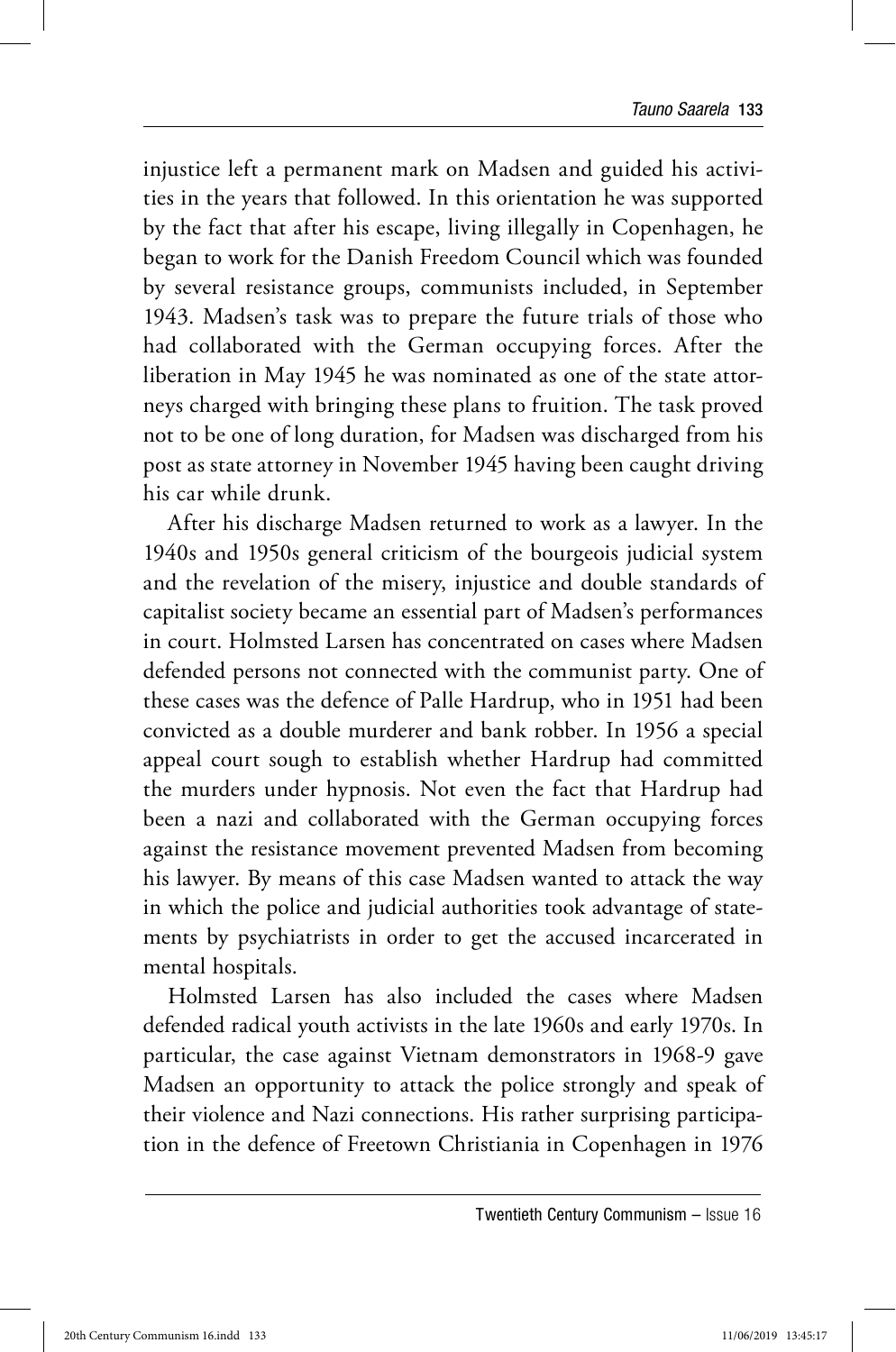was for Madsen also a continuation of his earlier criticism of the whole capitalist system.

Thus, Madsen's interest in attacking the repressive institutions of the state had a basis in his experiences during and after the Nazi occupation, but his insistence on focusing on the police and judicial system was also nourished by the general example of the labour movement using the imprisonment of its members and court decisions as proofs of the injustices of the capitalist system. The trials where Danish communists were accused and convicted of espionage and high treason in the 1950s reinforced Madsen's belief that the Danish judicial system was biased. Holmsted Larsen has also carefully analysed how his participation in the congresses and show trials against Nazi war criminals in the GDR and Soviet Union encouraged Madsen to launch a campaign claiming that in the Danish courts there had been and still were Nazi-minded judges who had been guilty of acts against the constitution during the occupation.

Carl Madsen did not only fight for his ideas in the courts, but between 1966 and 1975 also gave voice to them in a number of books. In publishing these Madsen wanted especially to challenge the dominant view of the occupation years in Denmark. The books were a mixture of personal recollections, historical research of a sort, political pamphlets. According to some critics, they were also full of hatred. Nevertheless, they sold well – between 20,000 and 40.000 copies each – due partly to the fact that Madsen, in spite of his puritanical morals, chose a publishing house which specialised in cheap novels and flirted with pornography. The populism of these titles clearly meant setting aside these differences, and the treatment here would have benefited from a deeper analysis of Madsen's populism.

Holmsted Larsen has in his book analysed beautifully the importance of the practice of law for Carl Madsen, but this obviously also had implications for Madsen's interpretation of politics. In particular, the roots of Madsen's dogmatism may have been also lain the study and practice of law. In the title of his book, Holmsted Larsen has characterised Madsen as a stalinist. He does not, however, reflect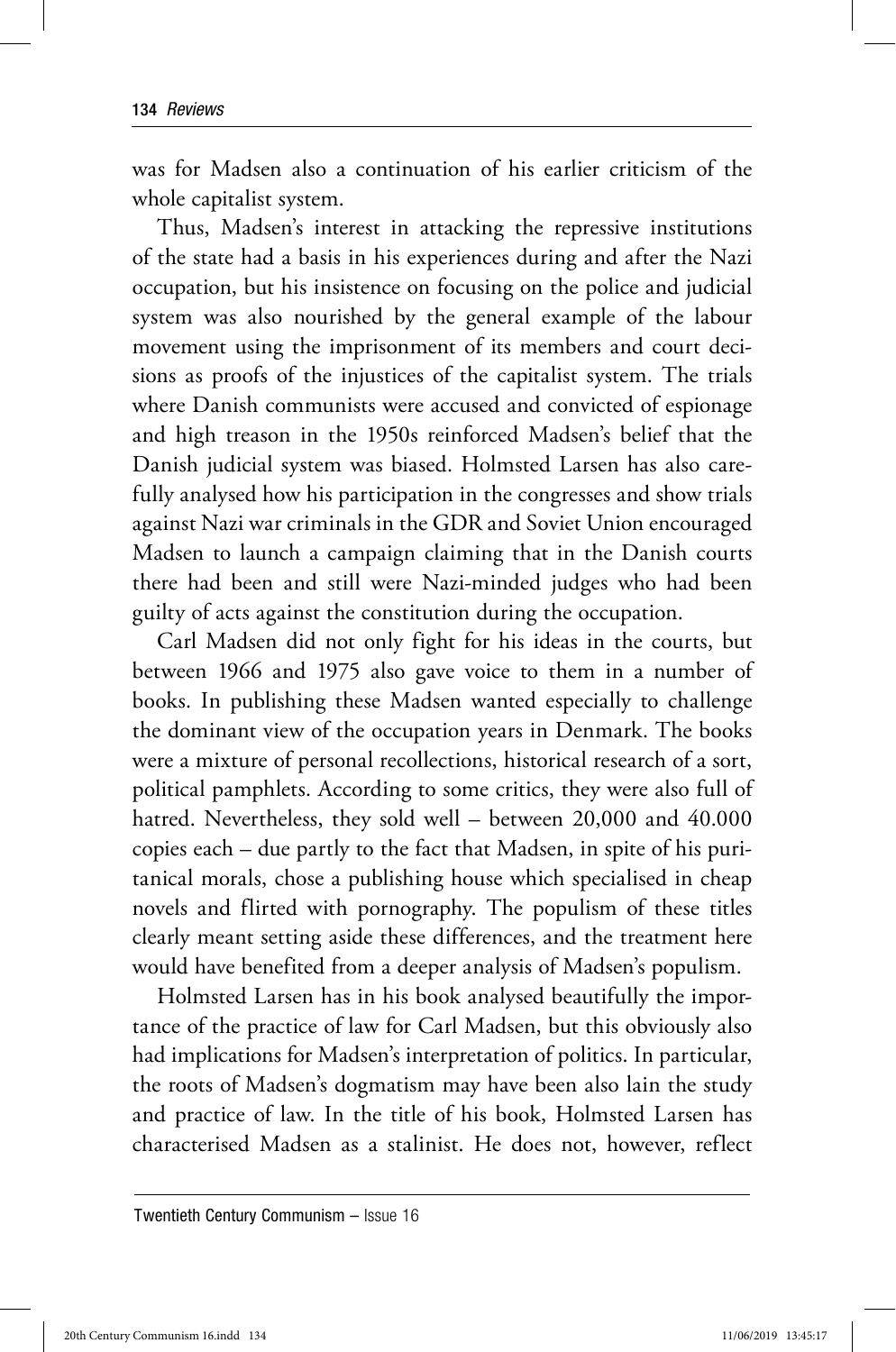very much on the sources of Madsen's stalinism. According to this account, Madsen was a stalinist because he joined the communist party during the so-called third period, adopted its hardline policy and basically followed this policy throughout his life. This strict policy came up in negative attitudes towards cooperation with social democrats and others, work in parliament and condemnation of people who thought differently. Madsen's stalinism was also evident in his appraisal of the system in the Soviet Union and other so-called socialist countries – he was blind to their faults and mistakes.

This was in many ways in harmony with the stance of the isolated DKP. Nevertheless, Madsen, being a kind of an outsider in regard to party politics, was probably even more inclined to dogmatism than the party itself. Chris Holmsted Larsen has nicely drawn the parallel between the hope of Madsen and the DKP's hopes to bring to justice all those who had cooperated with the Germans during the occupation, and the very different developments in practice once the Freedom Council had entered a government with politicians who had collaborated with the Germans. In the 1950s and 1960s the relationship between Madsen's stance and the party's is, unfortunately, given too little attention. However, Madsen's collision with the party leadership from the late 1960s up to his expulsion in July 1975 is covered splendidly.

Holmsted Larsen has succeeded marvelously in his object of demonstrating the nuances in the persistent view of stalinists as persons whose sole aim was the preparation of high treason. Nevertheless, his characterisation of Madsen as f*olkekær*, that is, as a very popular person among the people, sounds something of an exaggeration, although Madsen was certainly appreciated by the people he defended in the court and his books sold very well. The aim of the epithet is clearly to indicate that even stalinists were versatile persons.

Chris Holmsted Larsen's book of Carl Madsen and his performances in the courtroom and elsewhere is a good example of the diverse ways in which communists challenged the capitalist system. It also reveals the significance of the connection between interpreta-

Twentieth Century Communism – Issue 16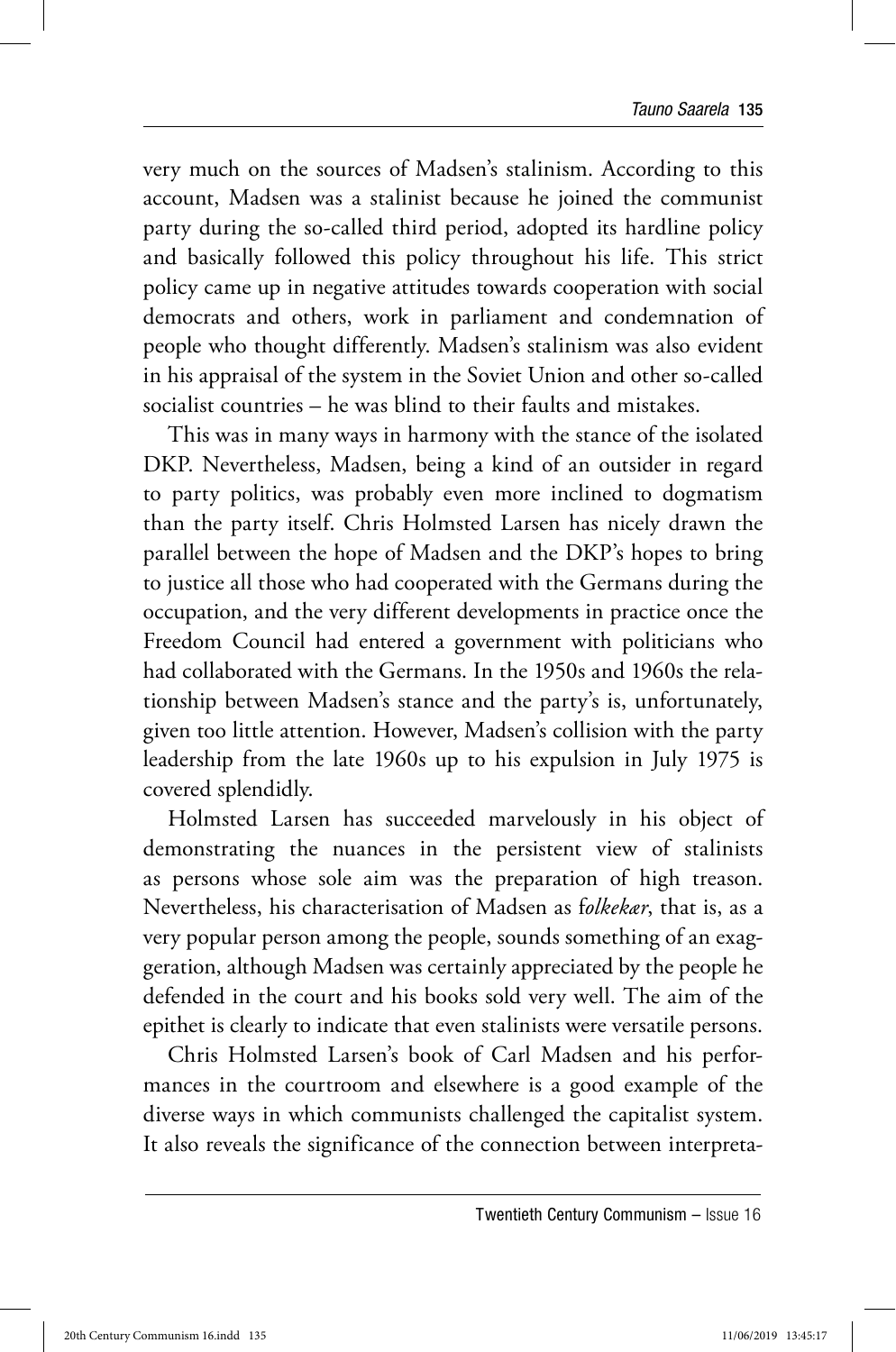tions of history and day-to-day political questions in the communist movement.

> *Tauno Saarela University of Helsinki*

## **Massimo Asta,** *Girolamo Li Causi, Un rivoluzionario del Novecento***, Rome: Carocci, 2017, ISBN 978884309048-3, 327pp**

It is difficult to decide whether the life and the political activity of the Italian Communist leader Girolamo Li Causi is more ascribed to the history of the Italian state's struggle against Mafia, or whether it is an exemplary trajectory of the Italian communist movement from its early steps until 1970s. Perhaps the answer is that it is impossible to separate the two themes: it was in fact the activist Li Causi who, in the immediate aftermath of the WW2, refounded the Italian Communist Party (PCI) in Sicily upon the pillar of a radical anti-Mafia politics at times when the international context and the confrontational Italian politics relegated the question to the margins of the democratic discourse. To some extent, it is right to state that for Li Causi the struggle for democracy and Communism could not be split off from the struggle against Mafia culture and practices.

Born in Termini Imerese, near Palermo, in 1896, Girolamo Li Causi's interests in politics were formed during the age of Giolitti and emerged by observing from the South the Liberal regime's inability to realize a real inclusion of workers in national political life. But Li Causi was not a Communist of the first hour: he only joined the party in 1924, leaving the Italian Socialist Party (PSI) in which he had campaigned since 1913 and, most importantly, abandoning his mentor and PSI's Maximalist leader Giacinto Menotti Serrati who had been his professor of economics at Ca' Foscari, in Venice. To Menotti Serrati and his university years Li Causi owed the discovery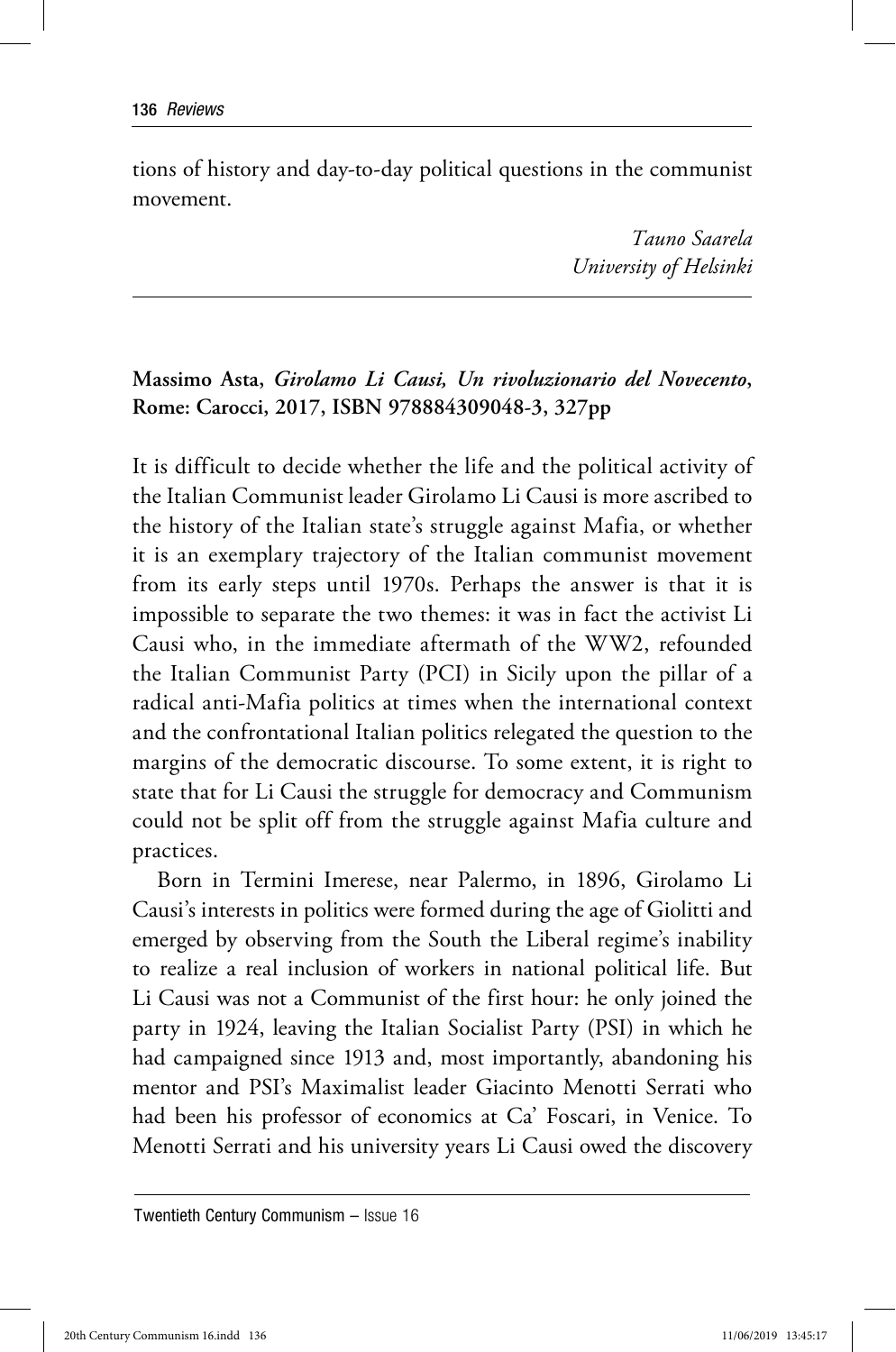of George Sorel, revolutionary socialism and Arturo Labriola, the powerful experience of solidarity during the strikes and the mass protests that spread during the *biennio rosso*, the myth of 'direct action' whose influence constituted the main force in the years of the Resistance against the fascist regime.

A long phase of imprisonment and confinement followed: in the different stages of the detention – Elba, Lucca, Civitavecchia, Ponza, Ventotene – Li Causi had the opportunity to meet other anti-fascists, including the federalist Altiero Spinelli. Together with Pietro Grifone, with whom he shared a cell in the Pontine islands, Li Causi studied financial capital in Italy and the economic policies of fascism. After the fall of the regime, he became a protagonist of the Resistance: he was one of the four members of the Directorate of the Communist Party for the Centre-North and, from 1944 he was transferred to Sicily with the difficult task of combining traditional Sicilian autonomism with Togliatti's new strategy of 'progressive democracy.'

Here, Li Causi was wounded in a Mafia attack during a public rally, suffering permanent damage to his knee. This was only the first of a long list of Mafia attacks against the rising Sicilian peasant movement which culminated with the massacre of Portella della Ginestra, on 1 May 1947. The urgency of these events convinced Li Causi to reaffirm a clear stance on the part of the PCI against the Mafia and to foster a strong union between the working class and the peasant movement, and uphold reasons for the struggle against organized crime. From 1945 to 1960 Li Causi was the secretary of the Sicilian PCI, leading the party, between successes and defeats, in crucial years for the construction of a democratic institutional framework and for the conquest of basic rights for workers. He was a member of the first Parliamentary anti-Mafia Commission (1962) and his last political act ten years later was to underwrite, along with Vincenzo Gatto and Libero Della Briotta, two long-standing anti-Mafia MPs, a document calling for the need to support a public awareness project against the links between Mafia and the political process. After twenty-four years in Parliament Li Causi did not run for the 1972 general elections; like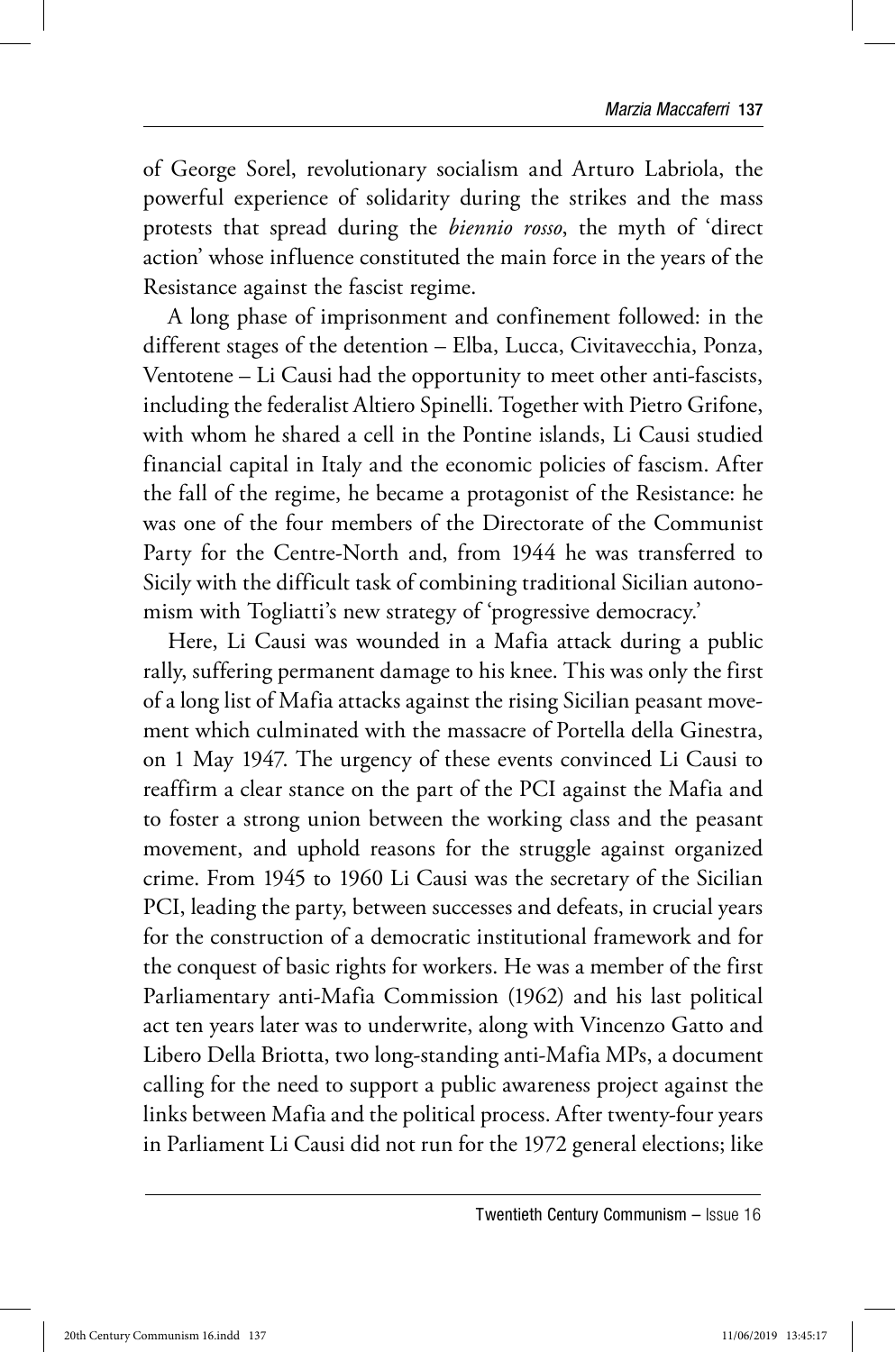him, also other communists of his generation such as Pietro Secchia and Emilio Sereni, were not chosen as candidates. Thus, began a new and completely different phase of Italian Communism which would end with the fall of the Berlin wall.

To use Kevin Morgan's categories (2016), Li Causi was, for the powerful Italian communist political culture, a 'tribune' and, at the same time, a 'martyr'. To some extent he personified what today we might see as a sort of libertarian and 'Red populism'. It is not by chance that during the key 1948 elections, among the records of speeches the PCI decided to distribute, together with those by Palmiro Togliatti and Giuseppe Di Vittorio there were also speeches made by Girolamo Li Causi.

Biography studies is not a very common genre for Italian historiography, especially in PCI and Communist historiography, so Massimo Asta's book is a welcome contribution. Through the prism of Li Causi's biography we are able to read the matrix of political opinions, organisational practices, decision-making processes, cultural traditions and ideological positions during the years of Italy's 'democratic literacy'; at the same time, through the lens of his experience we can appreciate the tensions between centre and periphery, national and regional, societal and teleological dimensions of political culture, and the complexities and contradictions of one of the largest Communist parties in Europe.

> *Marzia Maccaferri Goldsmiths, University of London*

**Katherine Verdery,** *My Life as a Spy. Investigations in a Police File***, Durham and London: Duke University Press, 2018, ISBN9780822370819, xvi + 323 pp**

In 1973, a 25-year-old American ethnographer was travelling around Transylvania on motorbike in search of a locality whose kinship

Twentieth Century Communism – Issue 16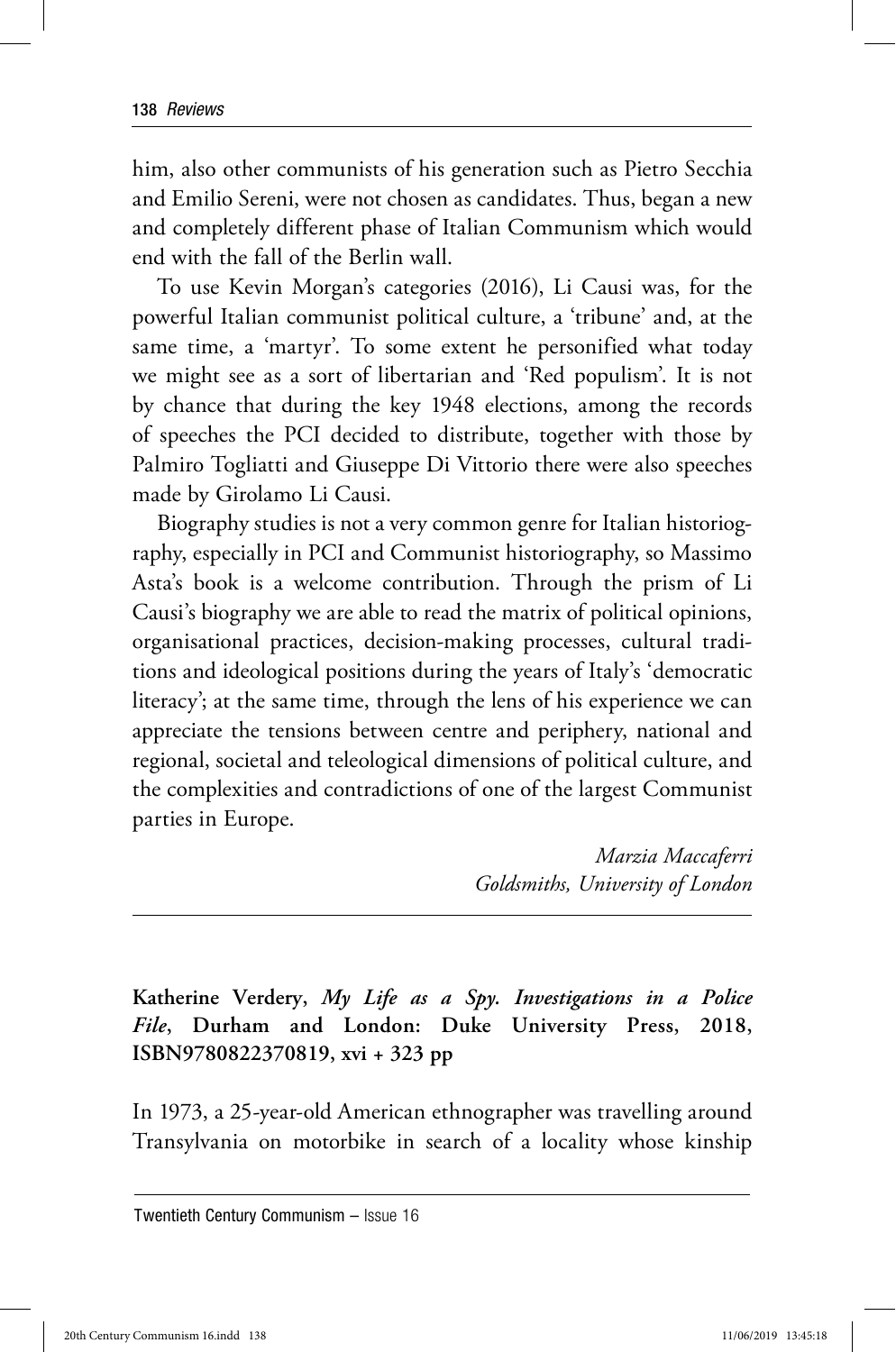networks and customs she could study for her doctoral thesis. Unwittingly, she had strayed into a military zone forbidden to foreigners and was stopped by a Romanian policeman. Unbeknownst to her, this marked the beginning of a Securitate file that, over the next quarter of a century, would expand to nearly 3,000 pages and which she would only consult in 2008. In this extraordinary work – ethnographical and political, as well as autobiographical – Verdery explores with emotion, humour and humility the mechanisms of a vast surveillance system which, while tenaciously invisible, extended into the most intimate corners of her being. With the help of informers, many of them Verdery's friends and objects of study, the Securitate created a 'doppelganger' which ends up destabilising her sense of personal identity as well as trust in the people she had acquainted.

Never without nuance, the acclaimed author of *Transylvanian Villages* and *National Ideology under Socialism,* places her surveillance in discrete historical contexts. In the mid-seventies, Ceaușescu's Romania was still relatively open and prosperous. The state was concerned to thwart and root out foreign spies, but was also keen to cultivate economic relations with the West, and especially the United States with its coveted 'Most Favoured Nation' status. Securitate officers were concerned by the fact that a number of inhabitants of Verdery's chosen village worked in a nearby factory serving the military. But they also wanted to make her 'love' Romania and, unconsciously, serve as an ambassador in her future publications. As the author admits, her own ethnographic research could be construed as a form of 'spying', creating her own web of 'informants' as she sought to find how much collectivisation had really transformed Transylvanian rural society. The fact that many academics, East and West, were also working for their respective intelligence agencies meant that the officers meticulously building up a file on 'Vera' were not lost to delusional paranoia.

The officers concluded that Verdery was a bona fide ethnographer and not spying for military secrets. However, the atmosphere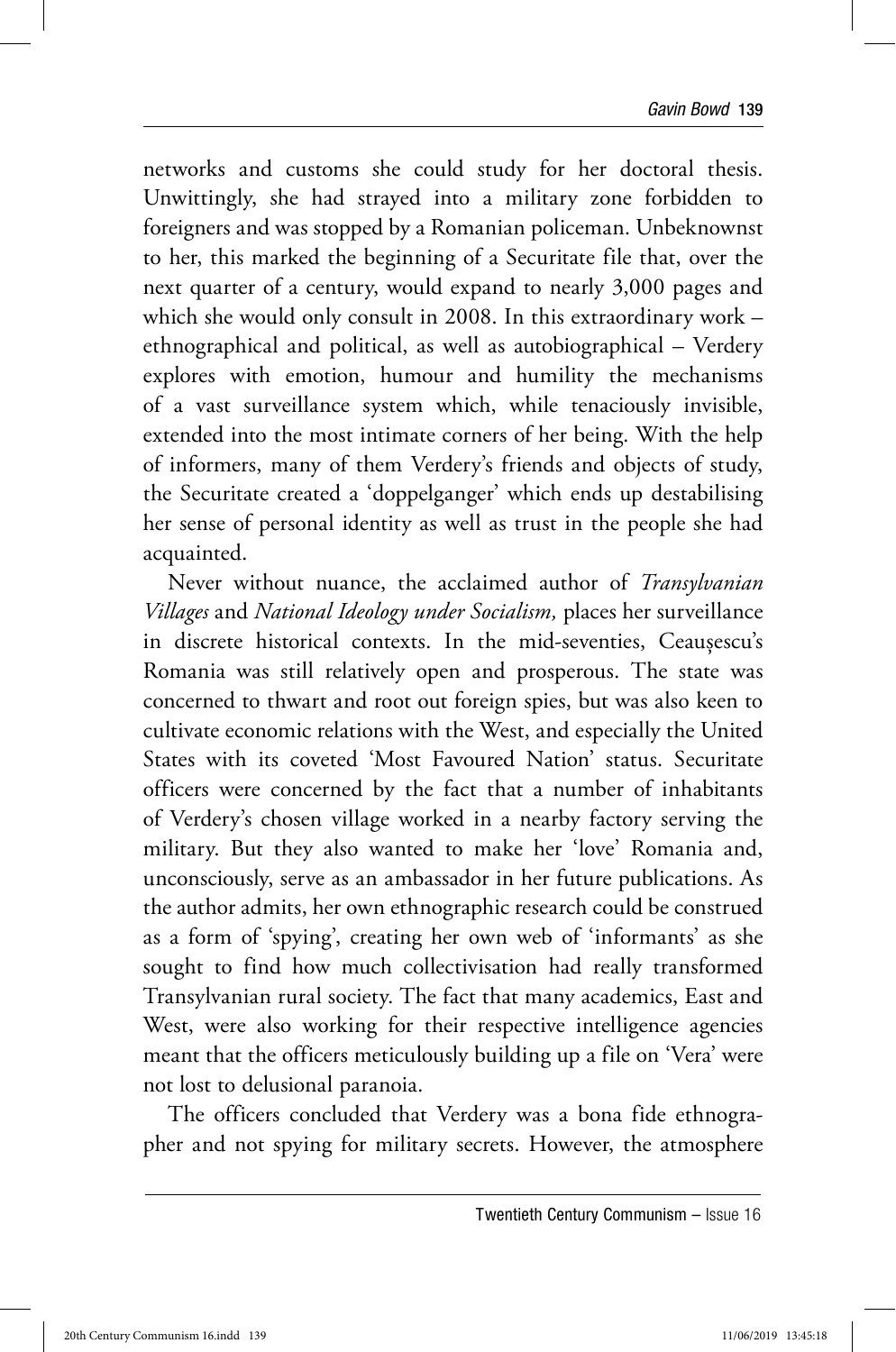had changed considerably when she returned to Romania in the 1980s. Ronald Reagan had vowed to destroy the Eastern Bloc, while Ceaușescu, terrified by recent events in Poland, was accelerating payment of the national debt, aggravating shortages in food and fuel. Spy chief Ion Pacepa had defected to the West, dishing dirt on dynastic communism in his memoir *Red Horizons*, while the arrival of Mikhail Gorbachev signalled to an increasingly Ubu-esque *Conducator* that the enemies of Romanian socialism were, indeed, everywhere.

Verdery had not helped her cause by including in the published version of her doctoral thesis some Transylvanian jokes that seemed to slight the Romanian character. She appeared even more suspicious because of her interest in historiography, a central obsession of the regime at that time. Her research in Budapest and consultation of Hungarian sources in Cluj indicated that she must be 'a friend of Hungary', whose relations with Bucharest were becoming less and less 'fraternal' as the last decade of People's Democracy unfolded in agonising fashion. Now based in the Hotel Continental, Cluj, Verdery is not only the 'target' for ordinary 'human' intelligence, gathered notably by academic colleagues, but also listened to and watched by hidden devices. A picture of the author in her underwear adorns this book's cover.

Indeed, this image of intimacy unknowingly displayed points to the great sense of betrayal and humiliation that Verdery feels as she reads the reports on her and works out the identity of the informants. This is accompanied by guilt: by her very activity in Romania, was she a 'radioactive' agent who unintentionally contaminated and poisoned the lives of those she encountered? Verdery will eventually confront former informants and their Securitate handlers, but in a typically thoughtful and humane manner. She resists encouragement from her Romanian colleagues, notably at the Securitate archive CNSAS, to wreak revenge and publicly 'out' those who had tracked her movements and words. Informants, she argues, could be recruited out of fear rather than malice, with Securitate officers playing on a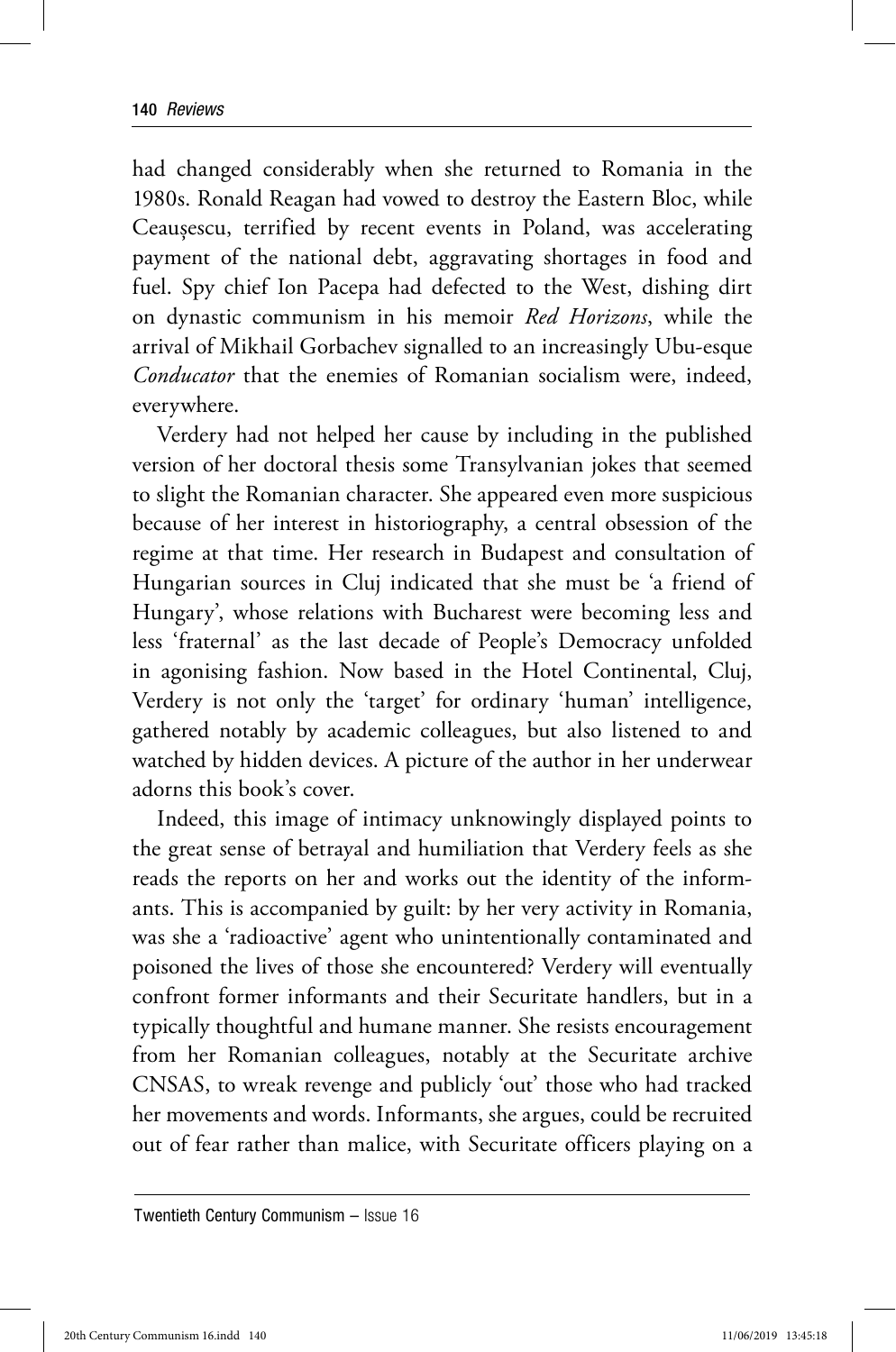compromised family past or uncertainty about a professional future. Perhaps her American sense of 'friendship' was more superficial and therefore more dispensable than Romanian kinship. Surveillance, the ethnographer also argues, is essentially social: for some, it was a harmless pleasure to spend time with a Securitate officer who took you to a restaurant for a boozy meal and a chat.

The image of the friendly secret policeman is perhaps one of the most disconcerting aspects of this book, at least for those, in Romania and elsewhere, wedded to the myth of totalitarian terror 'behind the Iron Curtain'. Even in the darkest days, people could refuse to work for the Securitate (who, admittedly, had no shortage of potential recruits). Informing could be negotiated in exchange for a favour, especially in the hunger years before 1989. In one case, an officer gets so close to his 'target' that he ends up attending his funeral. In some of the most riveting pages in this book, Verdery tracks down her former officers, armed only with a bunch of flowers. At last visible, these men are charming and intelligent – essential skills for the job – usually well-off from business activities facilitated by their bulging address books, and unashamed of their past lives as 'patriots'. 'I did you no harm' is their insidious refrain. Indeed, Verdery concurs that, from the mid-sixties onwards, Securitate techniques were a far cry from the brutality and thuggery of high Stalinism (often committed by recruits with a past in the Iron Guard). The confusion and sometimes comical communication breakdowns she finds in her own file also problematize the image of a sinister totalitarian monolith.

But the emotional and existential upheaval caused by confronting the file – expressed stylistically by the interweaving of narrative, informer's reports and private journal and correspondence in different fonts – points to a trauma which, we can imagine, would be even more acute for a Romanian after 1989 than for a distinguished visiting scholar. There also remains the question of what really changed after the 'revolution' that the Securitate, for all its ingenuity, could not, or did not want to, prevent (indeed, contrary to myth, and against Ceaușescu's orders, the Securitate were suspiciously consigned

Twentieth Century Communism – Issue 16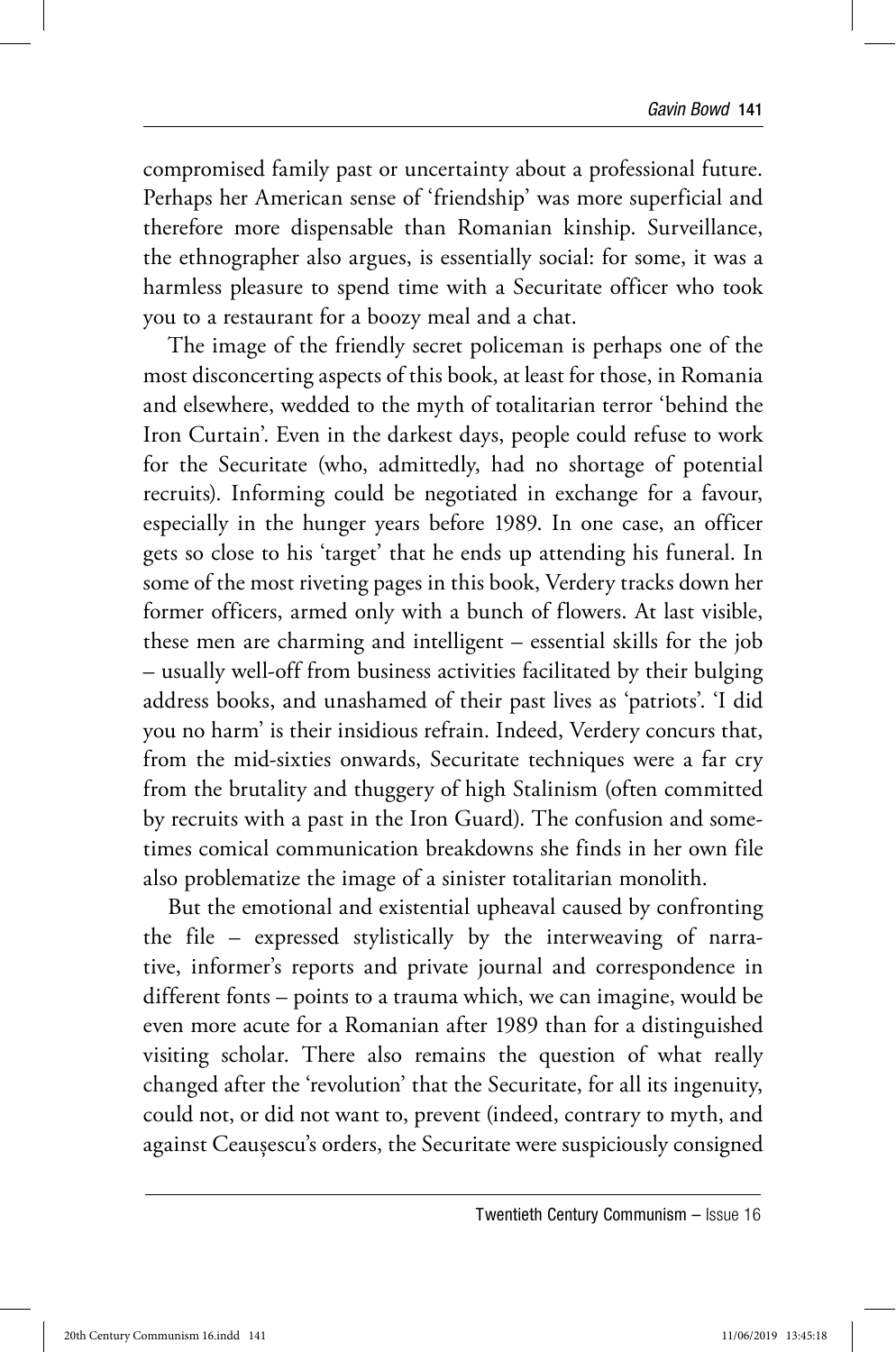to barracks during the events). At least 40 per cent of Securitate personnel were re-integrated into its successor, the Romanian Information Service, and Verdery even has a brief encounter with two of her past tormentors, still in employment. As the Romanians say: 'The blue-eyed boys are always watching'.

> *Gavin Bowd University of St Andrews*

## **Balazs Apor,** *The Invisible Shining: The Cult of Matyas Rakosi in Stalinist Hungary***, 1945-1956, Budapest: Central European University Press, 2017, ISBN 9789633861929, 415pp**

Matyas Rakosi was the undisputed ruler of Hungary for a relatively short period, between 1948 and 1956, but in that time he was the object of one of the most extensive personality cults to flourish in the shadow of the Soviet leader Stalin. Despite a number of factors that might have counted against him, including his petit bourgeois origins, his Jewish family background and his unprepossessing appearance, he was turned by the machinary of cult construction into the infallible leader and guide of the Hungarian people. His name was greeted with rhythmic applause at party gatherings, his birthdays were widely celebrated, many achievements were attributed to him and his portraits were everywhere. His aura, or, in the title of this volume, 'shining', is held to have been invisible because it disappeared after his resignation, leaving as much of a legacy as melted snow.

It would be easy to see the Rakosi cult as an epiphenomenon of the Stalinist one, a fact of limited interest due to its highly derivative nature and monotonous forms. In this fascinating study, Balazs Apor shows us that it is deserving of close attention for at least four reasons. First, the cult was one of the most pervasive in Eastern Europe. Second, it took on, as cults often do, elements of nationalism, which were combined carefully with the international ideology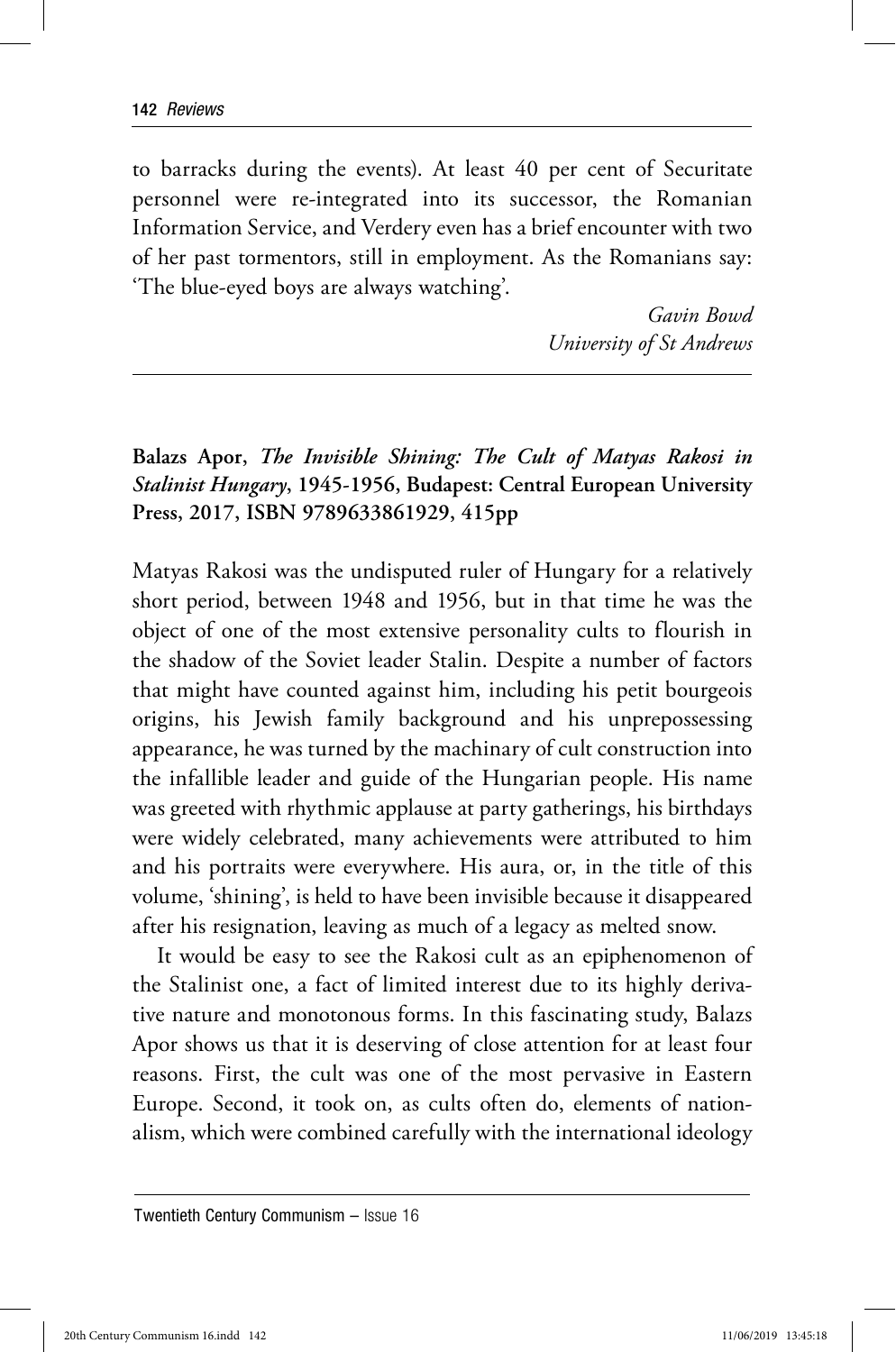of the Communist movement. Third, It served a vital purpose in consolidating the hold of the Communist Party on power at a time when it needed build popular support and bind the population to it on an emotional level. Fourth, it was an important factor in the way the party sought to anchor itself in national traditions while positioning itself as a force for modernization that was bringing change to the country.

Apor shows us that it mattered little that Rakosi was not a very exceptional man. He had had his moments of glory when he was put on trial in the mid 1920s and again in the mid 1930s and he had spent fifteen years in prison, but he had few striking personal qualities or gifts. Though the process of cult construction required a physical person to be placed at its centre, it did not particularly matter who that person was. Indeed, Apor goes so far as to argue that the cult of personality was more of a cult of impersonality in which the leader was really an abstract symbol. Though biography was a vital element in the cult, little was ever known about the early life of Rakosi, his family, his tastes or indeed his personality. He was first and foremost the embodiment of a movement and a party and then of a country. When he was described or portrayed, it was somewhat generically as a leader, a teacher and a father. Apor acknowledges that Rakosi may have had a certain personal magnetism and he did not disdain meetings with the people, but there is no evidence that he was genuinely popular. Charisma and popularity, the author asserts, are not indispensible preconditions of cult construction.

Three aspects of this book deserve special comment. First of all, an insightful treatment is offered of the processes of cult creation and perpetuation. Apart from biography, the integration with national traditions and the occupation of space are shown to have been vital parts of the process. The leader's carefully crafted, and substantially falsified, life story was both a justification of his prominence and an example for others. In a political culture in which autobiography played a notable part, the life of the leader served as a model. Hungary had a notable pantheon of leaders and martyrs dating back

Twentieth Century Communism – Issue 16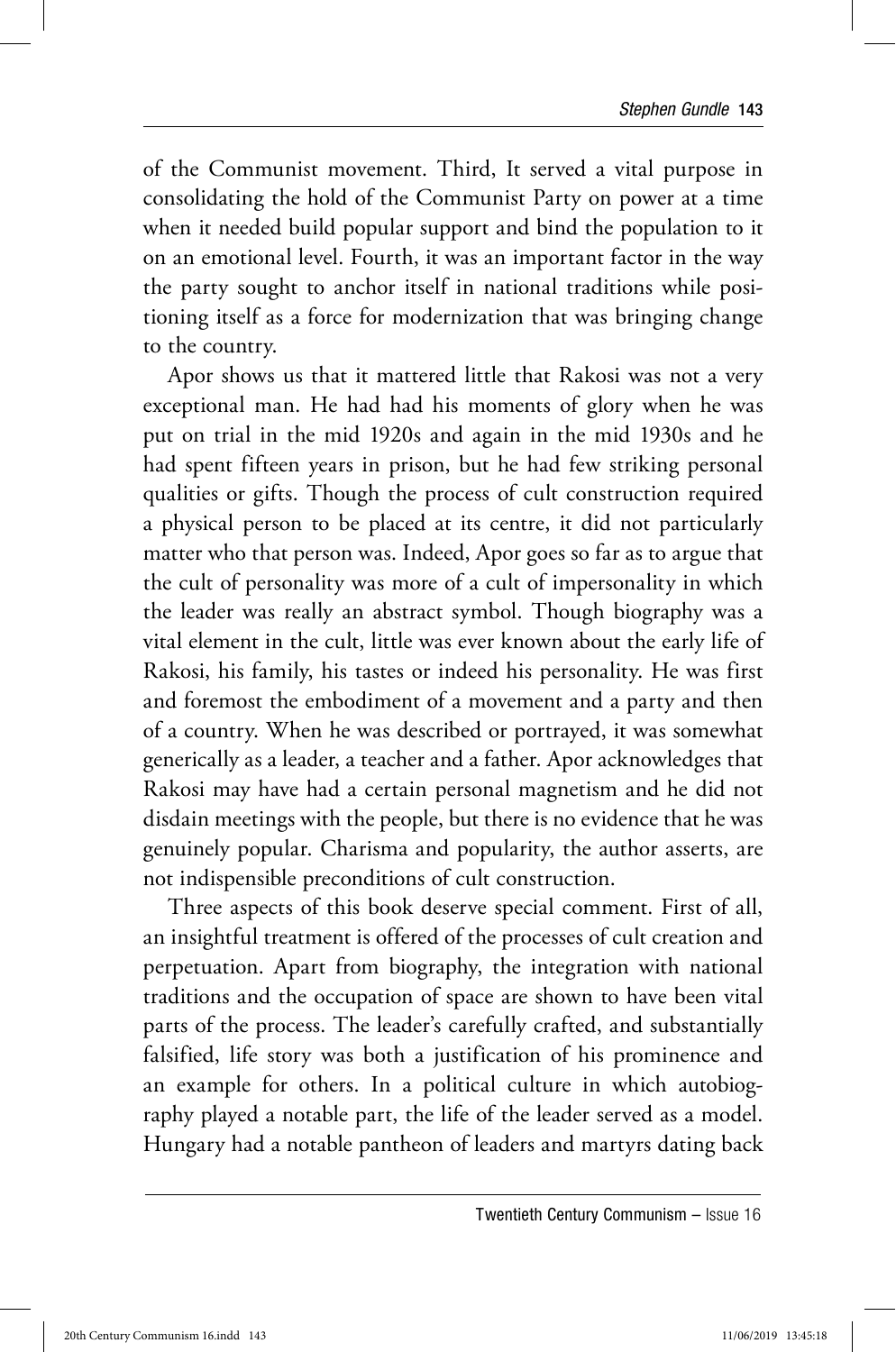to the Middle ages and reaching down to the heroes of the nationalist movement. Rakosi was placed in this noble line while he was also associated with Lenin and Stalin. In official demonstrations, his portrait was always placed in the middle between the two Soviet leaders. Public space was occupied by the regime and innumerable portraits of the leader provided visual confirmation of his centrality in everyday life.

Second, the book provides a useful picture of cult mediators and practioners, that is to say the people who, at different levels, contributed to its workings. Fundamentally, there were three levels of action. At the top, there were Rakosi himself and his close collaborators who had primary responsibility for forming the divine aura of the leader. Below them was the heterogeneous group of party functionaries, bureaucrats, propagandists, intellectuals, artists and teachers whose task was to project the image of the leader towards a wider audience. Finally, there were the low level agitators, grass roots representatives and local officials who were expected to popularise the image of the leader in micro-environments and lead local ritualised expressions of devotion. The most interesting of these levels, in some way, is the intermediate one. Apor does not lump together the people in it in his treatment, but rather looks closely at the place of each category, with the intellectuals and artists having a special function of crafting texts and manufacturing images.

Third, the book assesses the impact of the cult. This is not an easy topic to reseach and Apor is fully cognisant of this. He is sceptical of studies of popular opinion under dictatorships and prefers to refer to 'popular mood'. He explores a number of interesting phenomena including jokes and satirical treatments of the leader, the problem of apathy and monotony, and spontaneous manifestations of the cult. In some ways, the last of these is the most surprising of its aspects. Despite efforts to maintain control over all aspects of it, the cult involved a degree of 'spontaneity and happenstance'. On the one hand, it was good that local artists, amateur poets and shopkeepers wanted to pay their own tributes to the party leader. This was proof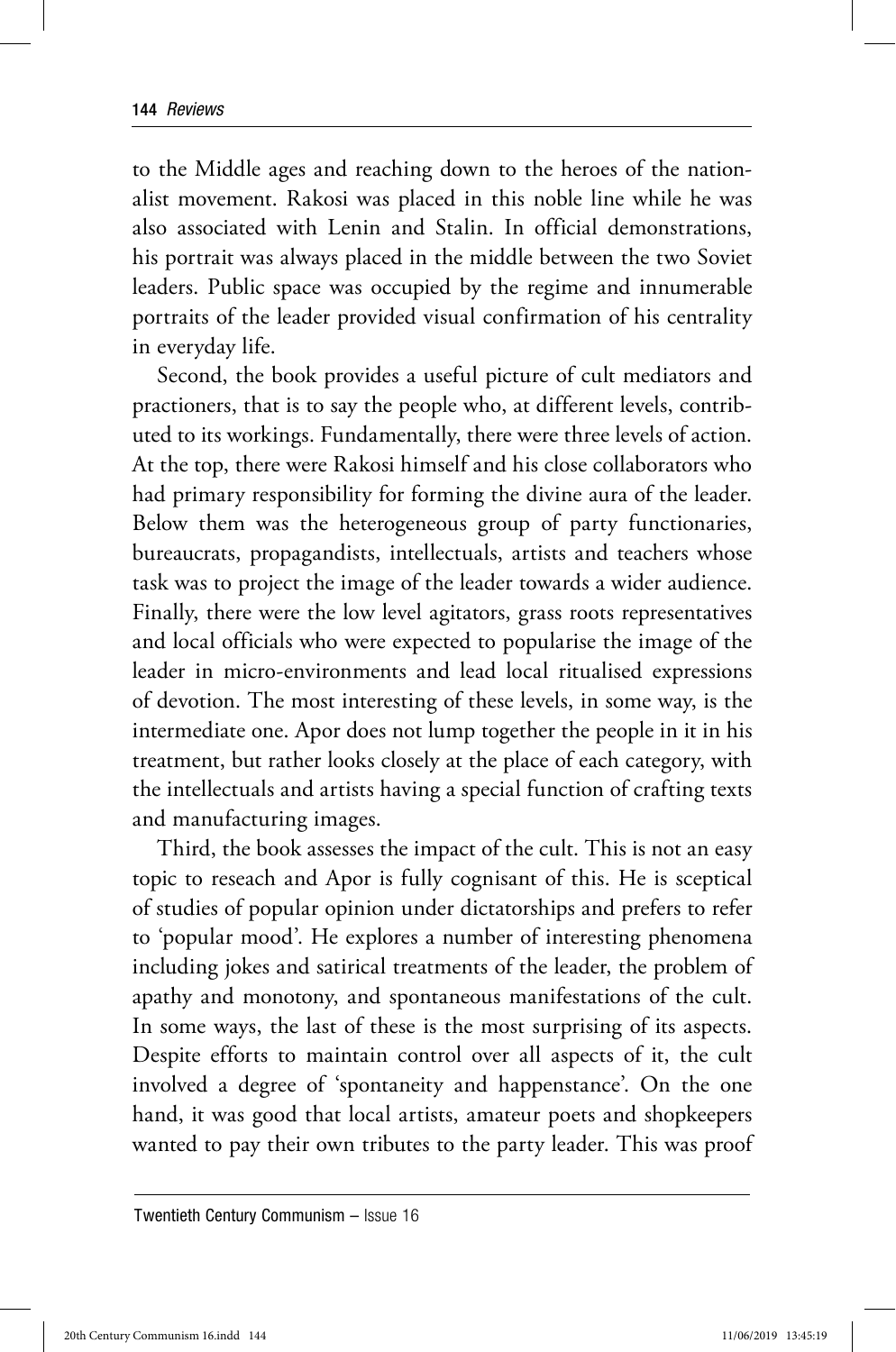that the effort to diffuse the cult was succeeding. But, on the other, imperfect portraits, exaggerated tributes and shop window creations could easily tip over into ridicule. The butcher who placed a bust of leader made of pork fat in his window had to hastily remove it when the fat began to melt.

This is a volume based on extensive research and reflection that makes an outstanding contribution to the study of personality cults. Illuminated by many comparative references to communist and fascist cults, it provides tools for anyone wishing to understand the mechanisms of leadership and consent in dictatorial regimes.

> *Stephen Gundle University of Warwick*

**Russell Campbell,** *Codename Intelligentsia: the Life and Times of the Honourable Ivor Montagu, Filmmaker, Communist, Spy***, Stroud, History Press, 2018, ISBN: 9780750987059, 448pp**

## **Nicholas Griffin,** *Ping-Pong Diplomacy: The Secret History Behind the Game That Changed the World***, New York, Skyhorse Publishing, 2015, ISBN: 9781634505567, 336pp**

Ivor Montagu, aristocrat, film-maker, journalist, author, communist and (as we now know) spy is usually attributed with a minor part in the histories of British communism: and in some accounts is not mentioned at all. Could it be that this man of many roles was an unremarkable communist, despite having links to some of the fascinating figures in British political history, culture and sport? Unfortunately, Russell Campbell's *Codename Intelligentsia* adds little to refute this, despite some interesting commentary on Montagu's connections with Leon Trotsky, Alfred Hitchcock and John Strachey. In his prologue the author himself alludes, perhaps, to one of the book's central problems, when he describes it as a 'deliberately partial' biography,

Twentieth Century Communism – Issue 16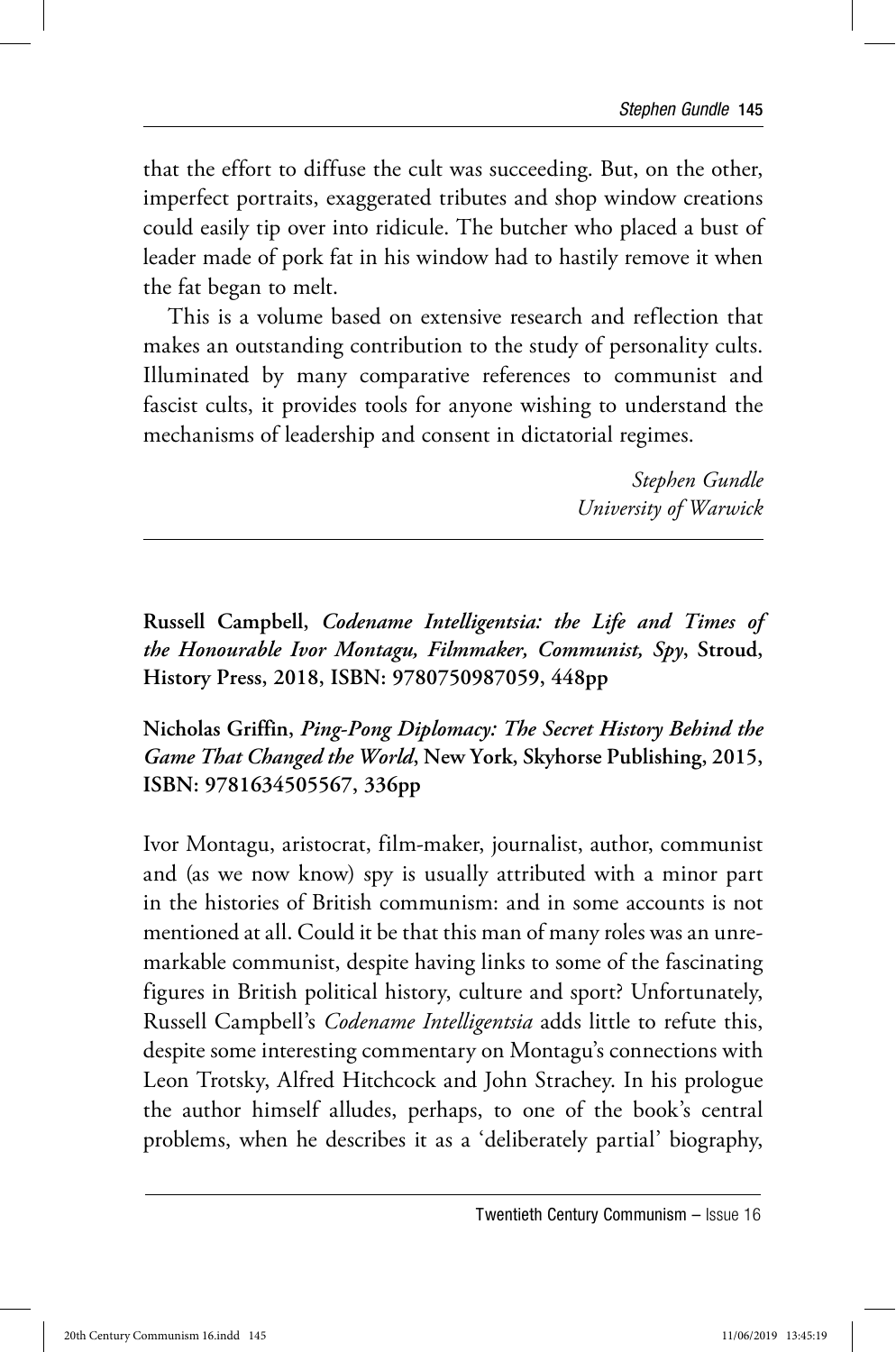focusing mainly on Montagu's work in film and his communist politics. He leaves (in his own words) a 'skimpy epilogue' to deal with the second half of Montagu's life. This makes for a frustrating read at times, (not helped by poor editing) and some of the key aspects of Montagu's life and politics are ignored altogether; we don't hear about his thoughts on China, or his pivotal role in the development of international table tennis. Areas that are discussed often warrant further exploration, including the difficult relationship with his high-flying brother Ewen. While the author alludes to some of the conflicts and dilemmas facing twentieth century communist intellectuals like Montagu, these might have been used to frame story more coherently.

Montagu's espionage, regarded as of sufficient importance to capture the book's title, is disposed of in a penultimate chapter alongside a more interesting discussion of Montagu's polemical interventions during the period of the Molotov-Ribbentrop pact, which included his denunciation of Chamberlain and the appeasers in his book *The Traitor Class.* He helped stimulate an important discussion both inside and outside the CPGB and this surely merited a chapter of its own. As Campbell himself makes clear, Montague was not a particularly promising recruit to Soviet intelligence given that he held no position in the government, Civil Service or Foreign Office. Indeed, even his Soviet controllers seemed to question his use as an agent and they considered dropping him at an early stage. It appears that he passed on to the Soviets some 'important' information 'that a girl working in a government establishment noticed in one document that the British had broken some Soviet code or other'. MI5's initial interest in Montagu was due to his membership of British-Soviet cultural associations (notably through his promotion of Soviet films). Subsequently, they managed to prevent the 'Honourable Ivor' from entering Russia on a journalist pass in 1940 and helped remove him as leader of the Invasion Committee in his Hertfordshire village. The release of MI5 files has delivered to researchers a combination of ethical dilemmas and important questions over the reliability of using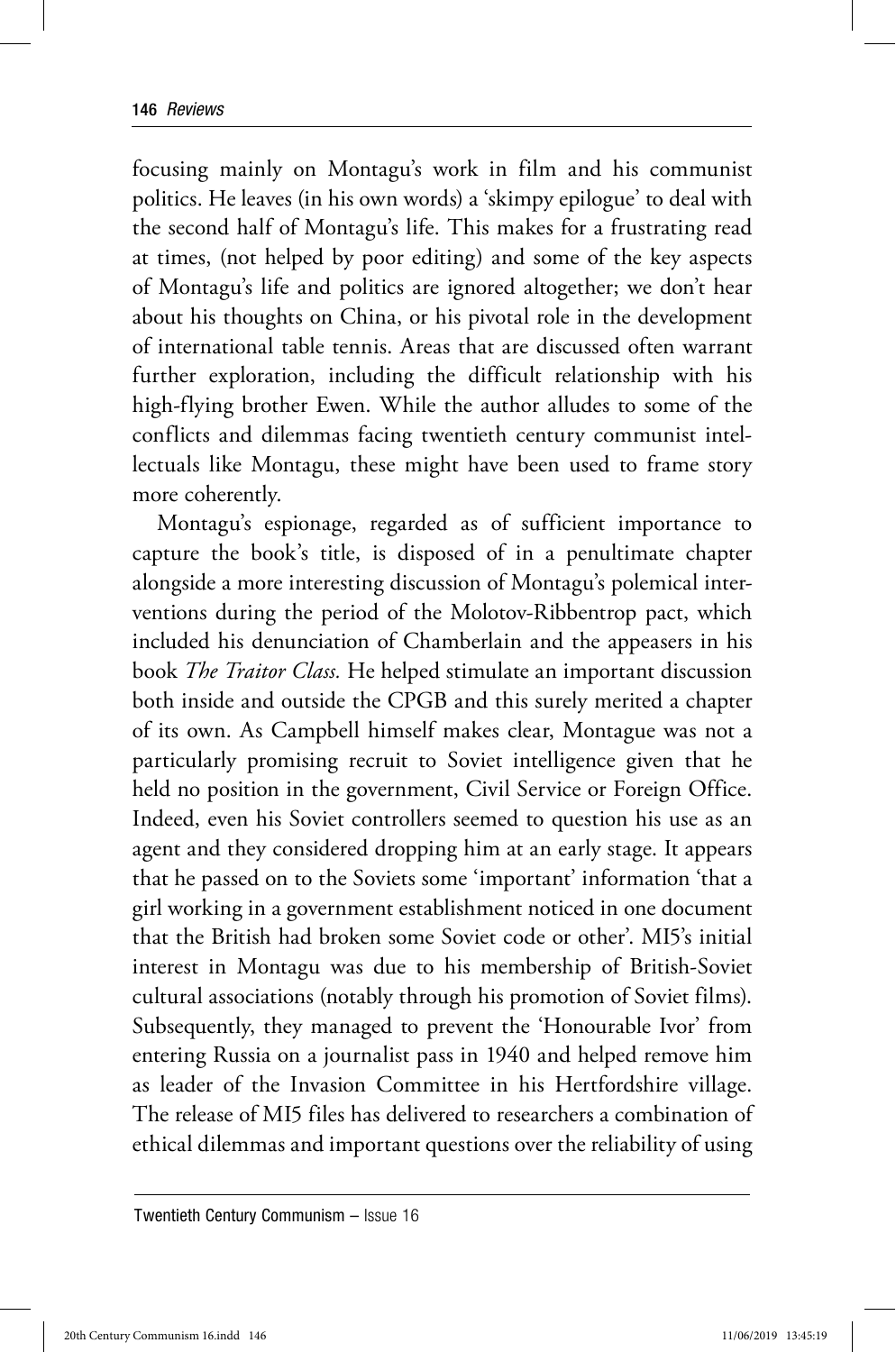official sources whose purpose is to gather evidence for surveillance purposes. On occasion, they have also presented fruitful new avenues for research. In some cases the files have revealed valuable evidence which have helped illuminate or challenge existing research findings. Sometimes they have revealed hitherto hidden aspects of the lives of leading communists. However, this biography does not make clear where espionage fits in the packed life of Ivor Montagu and its inclusion does not enhance the overall story.

By contrast, Nicholas Griffin's *Ping-Pong Diplomacy* is a fastmoving account crammed in to fifty two chapters. It is an absorbing tale of politics, sport and espionage before and after China's Cultural Revolution, even if Montagu's own role in the story diminishes with every page. The book introduces Montagu as the privileged son of a millionaire aristocrat whose passion for Table Tennis (a game he had played at Cambridge University) enabled him to forge a whole range of international connections. Montagu, 'the man who first wrote down its rules', co-founded the International Table Tennis Federation (becoming its first president), and, according to Griffin, played a pivotal role in its transformation from a recreational game into an organised international sport. The Swaythling Cup, founded by his parents (Lord and Lady Swaythling), became the World International Table Tennis Championships: a title it still attaches to its men's team event. In addition to widening his own circles, Montagu, argues Griffin, set in place a series of far-reaching diplomatic and geopolitical developments in which 'Ping Pong' assumed a multifaceted political role: to win favours, to cover up the excesses of China's Great Famine, to persecute opponents during the Cultural Revolution and – most improbably – to re-establish diplomatic relations between China and the US. This story is told here with verve and flair but if there is one figure who stands out among its intriguing personalities it is not Ivor Montagu but Glenn Cowan, a teenage hippy from the suburbs of New York who, as a member of the US Table Tennis Team during the 'Ping Pong diplomacy' of the early 1970s, had helped ease potential political tensions by a mixture of arrogance and innocence.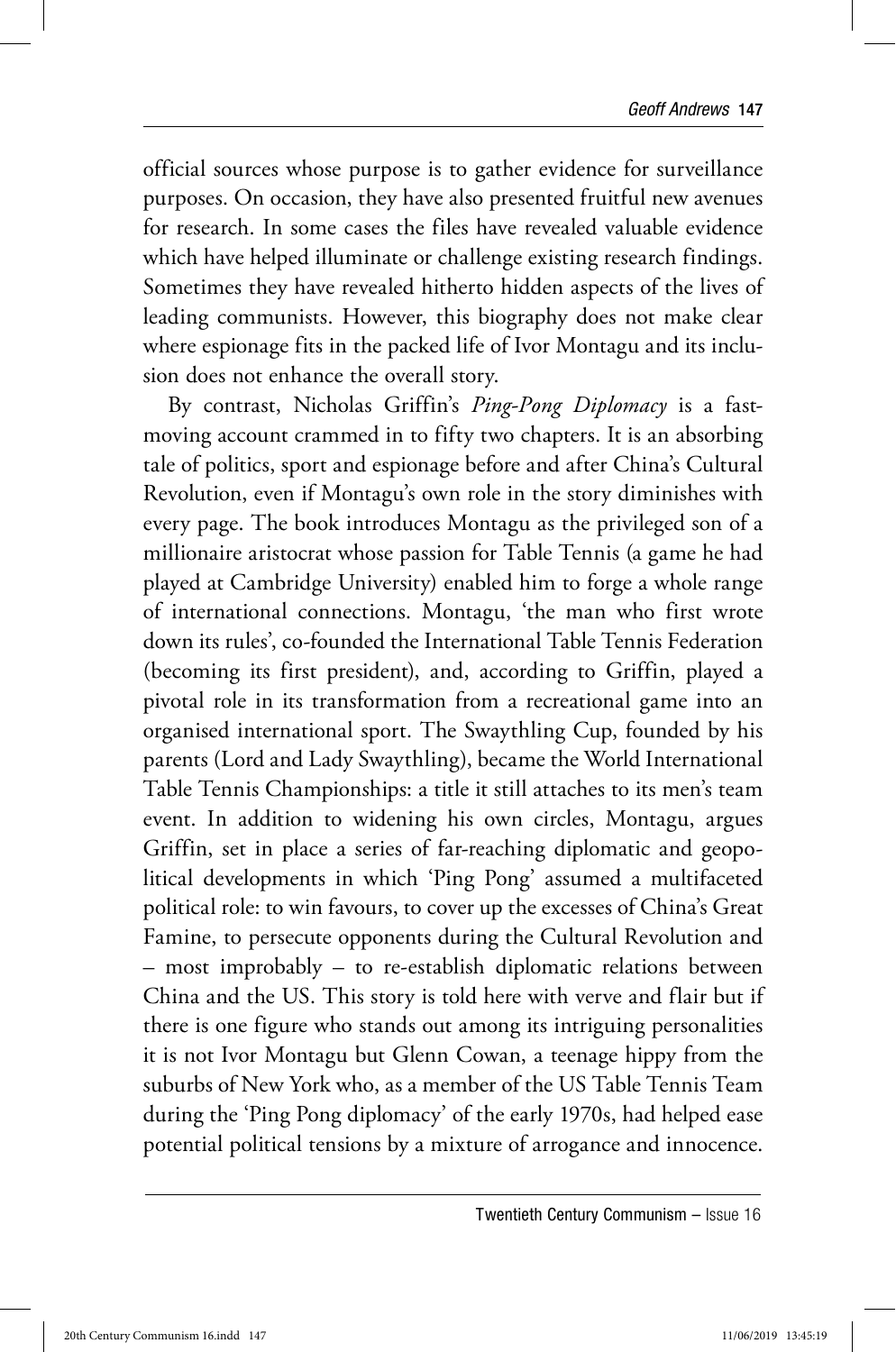If espionage revelations do not add much to an understanding of the life of Ivor Montagu, then an observation made by his Soviet controller, Simon Kremer, probably takes us closest. Montagu could be useful, Kremer reported back to Moscow, because he had 'contacts through his influential relations'. These contacts were remarkably wide-ranging and Montagu's ability to influence, lobby and propagandise among political, film and sporting circles will probably be his lasting legacy.

> *Geoff Andrews Open Univetsity*

**Geoffrey Swain,** *A Short History of the Russian Revolution***, London, I. B. Tauris, 2017, ISBN 9781780767932 (pbk), 9781780767925 (hbk), 256pp**

Geoffrey Swain's *Short History of the Russian Revolution* can be read in two ways. On one level, it is a concise and lucid account of the events of 1917-1918 and their background. On another level, it is a polemic arguing a) that 'the Russian working class was consistently revolutionary rather than reformist in outlook' and that the predominance of 'reformists' in Soviet politics for the first few months after 1917 should be seen as an 'aberration' (p3), and b) that a major turning point in the history of the revolution was the Bolsheviks' gerrymandering of the Fifth All-Russia Congress of Soviets in July 1918, to forestall a likely majority for the Party of Left Socialist-Revolutionaries. It was, Swain suggests, this 'electoral fraud' (p204) which set Russia irrevocably on the path of civil war and terror.

As a textbook account of the revolution, Swain's *Short History* is excellent. Anyone teaching the period in further or higher education will find it an invaluable resource. Over eight chapters, it sets the scene for the events of 1917, and then takes the story forward through the different phases of Russia's political life during that year and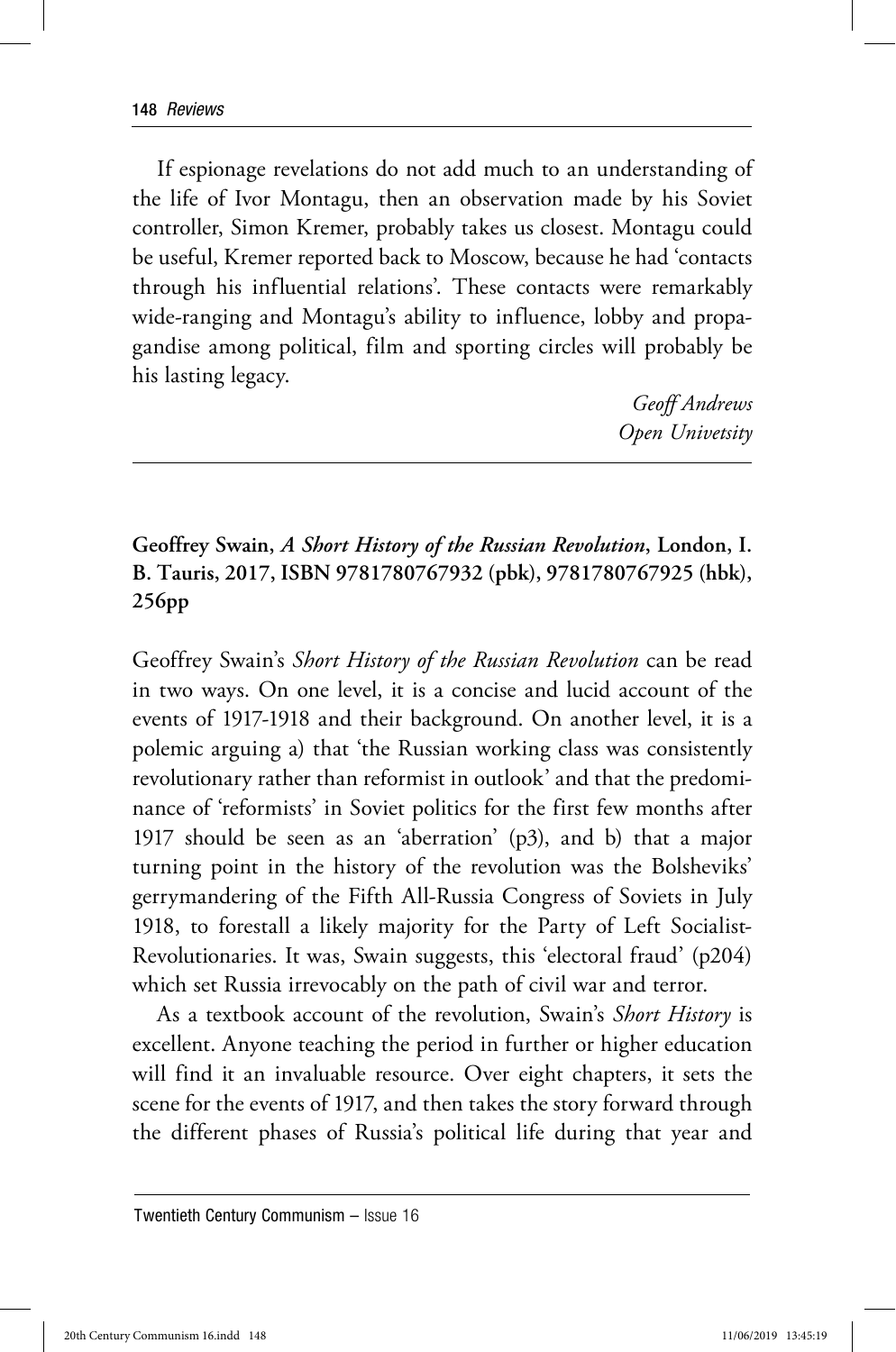after – the formation of the first Provisional Government after the fall of the Tsar in March 1917, the crisis which led to the formation of coalition governments between socialists and liberals, the crises these coalitions faced in turn, the Bolshevik overthrow of the government and the establishment of 'soviet power', and the brief experiment with a Bolshevik-Left SR coalition in early 1918. This story is told with admirable clarity: the account of the 'Kornilov revolt' of late August 1917 in particular shows Swain's skill at making a very complex and confusing episode comprehensible.

The brevity of this book means that its focus is necessarily highly selective. Although Swain pays tribute to the social historians of the Russian revolution of the last few decades, and their part in debunking the traditional Western Cold War-era narratives of the revolution associated with Richard Pipes and Leonard Schapiro, there is relatively little social history in his account. The focus is very much on politics as it played out in the main centres, chiefly in Petrograd. Similarly, there is little attention paid to the ways the revolution played out in the provinces, or in national minority areas. Ukraine features only to the extent that its politics impinged on events in the centre. These, and other, limitations are inevitable in any short history. Conversely, the consistency of Swain's focus is arguably one of the book's strengths – it does not try to do too much, and the areas it does cover, it covers in detail and extremely well.

As for the thesis Swain advances in the book, there are various objections which can be raised. First and foremost, the leaders of the post-March 1917 Petrograd Soviet would not have recognised themselves as 'reformists' as opposed to 'revolutionaries'. 'The Revolution' was an object of almost fetishistic veneration for everyone in soviet politics. The Menshevik and Socialist-Revolutionary leaders imagined they were defending, consolidating and advancing the Russian revolution in very difficult circumstances. The differences between them and the Bolsheviks were over the 'tasks of the revolution' and the way in which 'the revolution' itself was envisaged. Both sides would freely, and probably sincerely, denounce each other as 'counter-

Twentieth Century Communism – Issue 16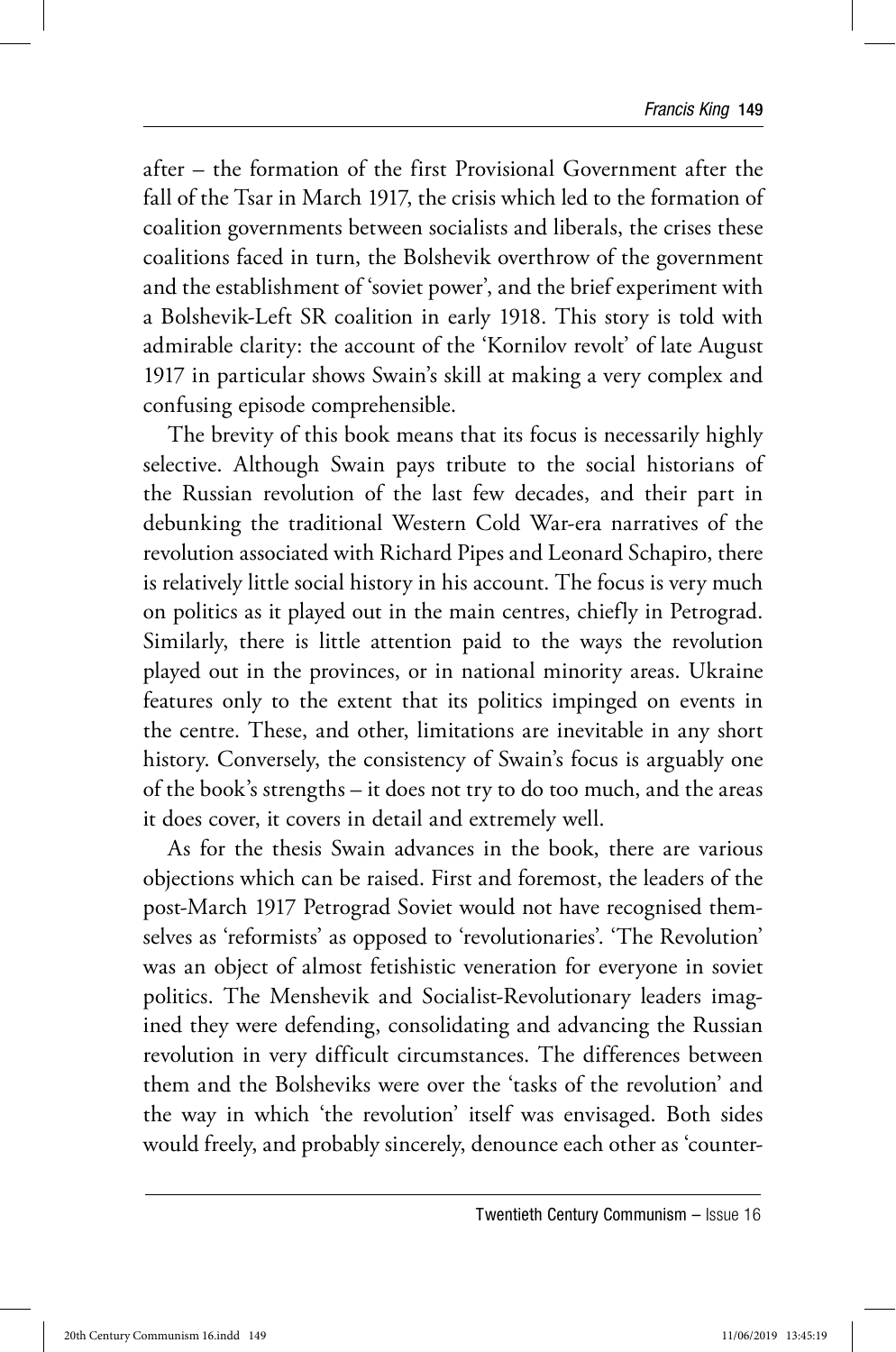revolutionaries' – the most damning charge in the lexicon of the time. As for Swain's venture into counter-factual history, in which an alliance of Left SRs and Left Bolsheviks avoided the civil war, terror and ultimately the horrors of Stalin's rule by ditching Lenin and the Treaty of Brest-Litovsk in July 1918 and restarting the war against Germany – this is intriguing but ultimately unconvincing. By mid-1918, Russia was in a state of social, political and economic breakdown. It had not yet reached rock bottom, but the momentum towards collapse and disintegration was almost certainly unstoppable. These were the circumstances which gave rise to terror and rule by naked physical force – those who would exercise power had few other options remaining.

However, a great merit of this book is that its value and utility are in no way dependent on acceptance of the author's thesis. In its own terms, as an account of the events of 1917 and early 1918, concentrating mainly on central politics, it is a most impressive achievement, and a worthy addition to the literature on 1917 in Russia.

> *Francis King University of East Anglia*

**Kristen Ghodsee,** *Second World, Second Sex. Socialist Women's Activism and Global Solidarity during the Cold War***, Durham & London: Duke University Press, 2018, ISBN 978-1-4780-0181-2 (pbk), 978-1-4780- 0139-3 (hbk), 328pp**

Kristen Ghodsee's book S*econd World Second Sex* focuses on a contribution to women's emancipation and advancement that is often overlooked: the activism of women in what used to be called the Second World, women in former socialist countries. Their activism, the book argues, was vital in the run-up to and during the 1975 United Nations (UN) International Year of Women and subsequently the Decade for Women. The main objective of the book is not only

Twentieth Century Communism – Issue 16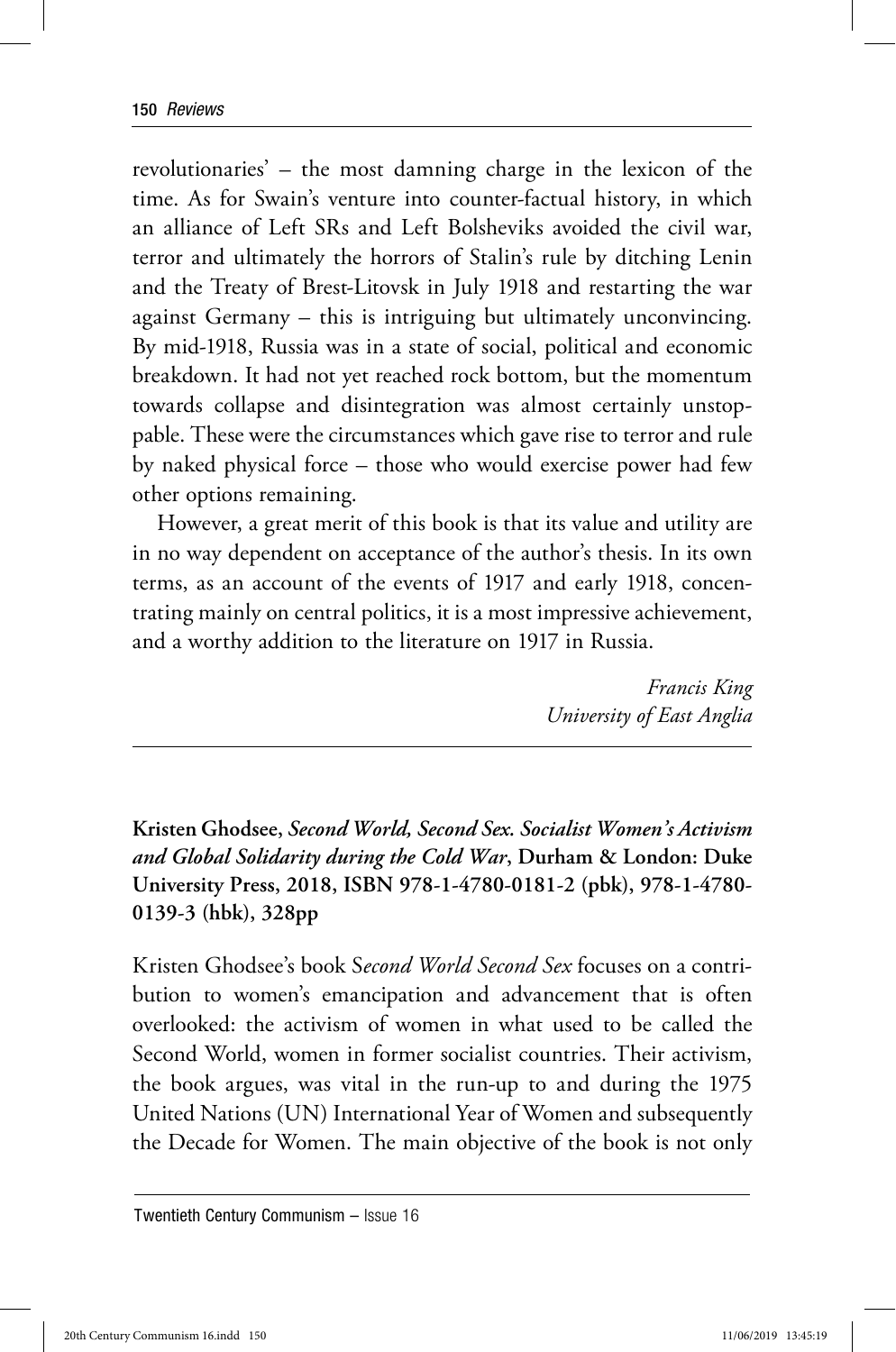to demonstrate how important these contributions were, but also to show how this activism has been written out of history in particular at the UN (but also in feminist historiography more generally), as visibly very profoundly at the Beijing Platform for Action at the Fourth World Conference on Women in 1995, a time by which the Cold War had ended and the Second World did no longer exist.

As such, the book – divided into two parts on *Organizing Women under Socialism and Capitalism* and *The Women's Cold War* respectively – makes a valuable contribution to uncover women's activism beyond the often dominant reading provided by liberal feminism, and in subtle ways shows how development of the latter was only possible in different ways through the former. It also reminds us how during the Cold War, a time when different paths to modernization were on offer for the Third World, the degree of women's emancipation served as an indicator for social progress to ultimately prove the superiority of one system over the other (p131). This competition was not least played out behind the scenes and partly openly at the various UN gatherings for women, but also resulted in concrete acts of solidarity and support between Second and Third World women activists for whom a socialist agenda in a broad sense was a more promising way forward in the global political environment at the time (detailed in various empirical data-rich chapters in part II of the book).

The book presents socialist women's activism through a focus on two particular case studies, women's activism in Bulgaria, a socialist country in Eastern Europe, and Zambia, a non-aligned Third World country with socialist leanings. It thus in addition explores linkages to the ways in which the Second World shaped polices in the Third and vice versa during the time of the Cold War and its competing narratives of societal progress and change. Methodologically Ghodsee has conducted fascinating oral history interviews with former key activists in both countries and beyond, and consulted relevant archives.

For a reader of my generation, old debates about the supremacy

Twentieth Century Communism – Issue 16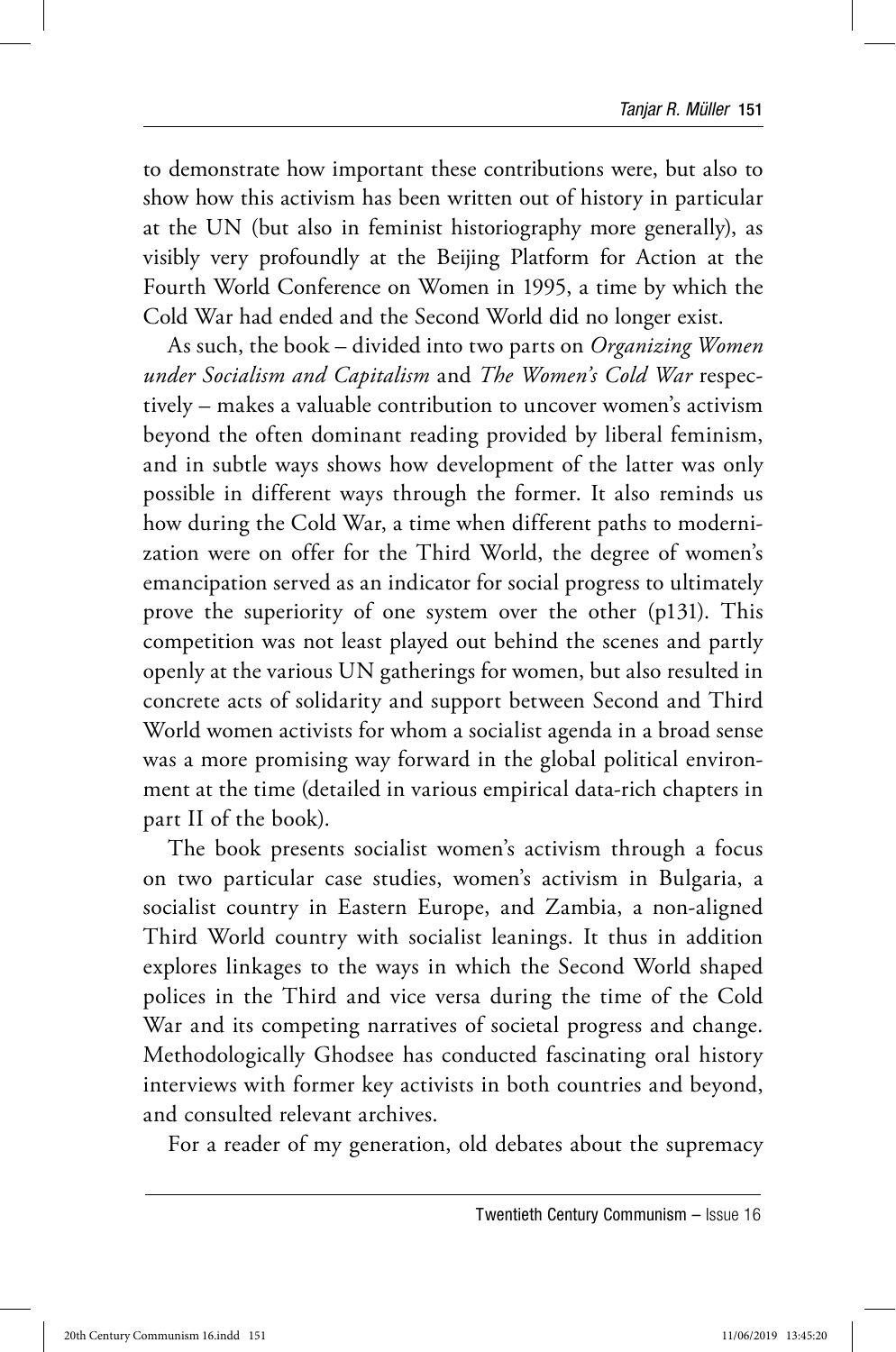of women's issues versus wider political change, as well as individual rights versus collective and social rights come back to the fore. While reading I was reminded of long discussions in socialist leaning circles at the Free University Berlin in my student days, where hot debates were fought about whether women's liberation was a main contradiction of capitalism in that capitalism required women's subjugation, and thus an overthrow of capitalism would lead to women's liberation, or whether such a view degraded the oppression of women mainly to the productive sphere.

Here the book makes a valuable contribution not only in narrating the complex stories of women activists at the forefront of socialist or socialist leaning societies, women largely unknown or forgotten in the historiography of women's engagement that is dominated by 'Western' feminism. The stories of women like for example Elena Lagadinova and Krastina Tchomakova from Bulgaria, and Chibesa Kankasa from Zambia, to name just a few, are fascinating to read and told in an engaging way that avoids imposed interpretations.

But here also lies one problem with the book: It is not always clear how comparisons between individual histories can say something more profound about the potential progressiveness of women's achievements in the former socialist block in comparison to e.g. US American feminism (a theme of chapter three that focuses on *Emancipated Women and Anticommunism in the American Political Imagination*). This is not to say that women in the former Second World had not indeed achieved much more in many areas at the time, but one would have wished for a more profound discussion of what exactly it is the individual stories show in the wider scheme of things.

In addition, it feels as if Ghodsee sits on the fence and does not quite believe her own argument: Too often it is stated – which is of course true - that the former socialist countries were top-down states, dominated by usually male party-hierarchies that left little space for activism not in line with party dictums. The author in many ways does not fully trust her own analysis, outlined based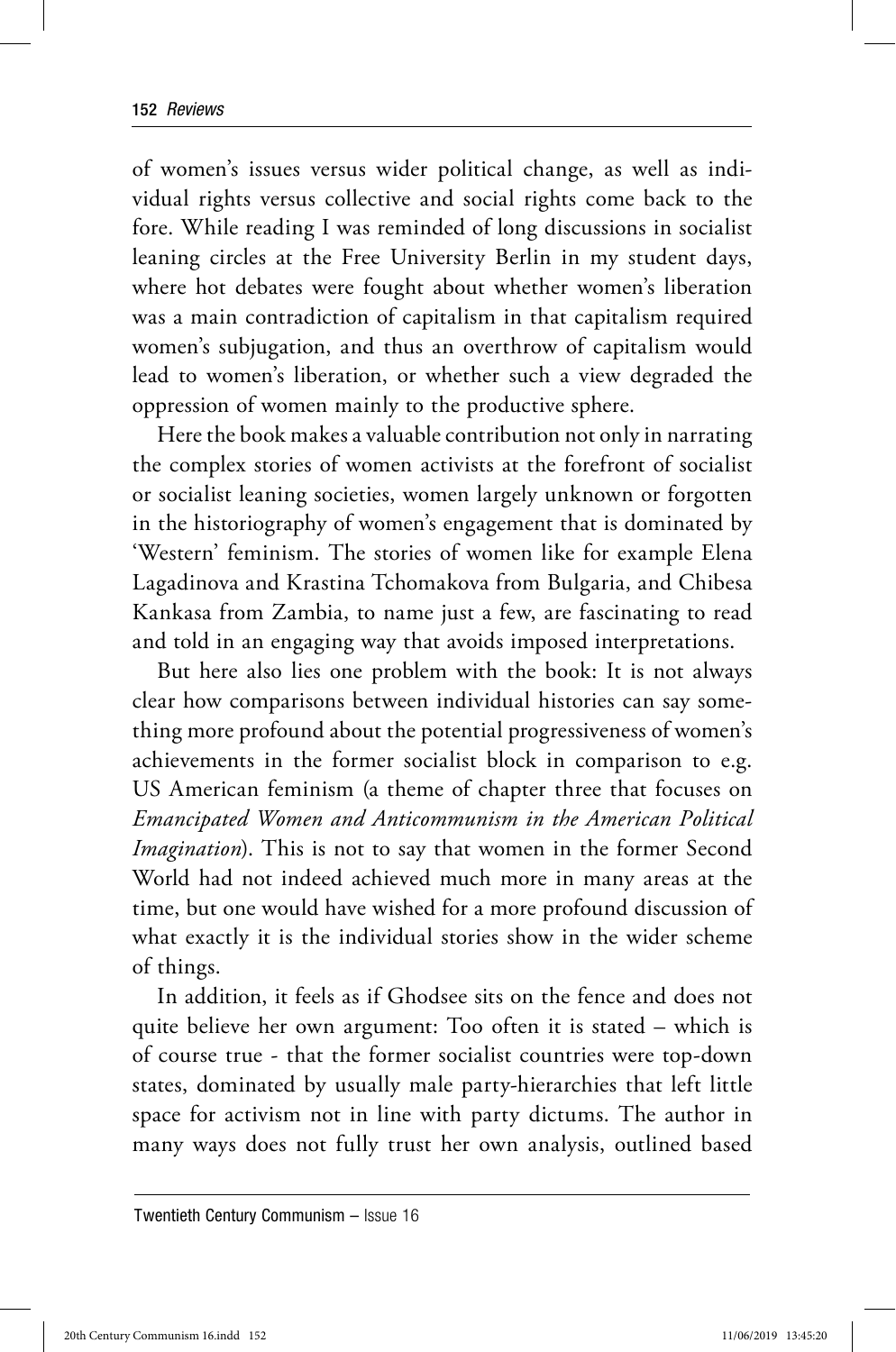on her interview data so expertly: That indeed there was room for autonomous activism even if not all things attempted succeeded – which of course is also the case for the feminist movement and its multiple undercurrents in the 'West'. In addition, in emphasizing the often rehearsed argument that women's progress in (former) socialist nations should be 'compared with that of nations at similar levels of economic development (and not with that of advanced capitalist countries)' (p113), women's issues are indeed subjugated to a particular interpretation of the productive sphere, a view that has been aptly critiqued by Marxist feminists – and it is probably interesting to note that any engagement with influential scholaractivists like Frigga Haug is absent.

Having said that, at a time of increasing global inequality and where activism of any kind seems to focus more on the figure of the celebrity activist than on real solidarity – the latest example being the climate change protests around Greta, who also happens to be a young woman but who has (probably against her own will) become an oversized celebrity schoolgirl aimed at triggering the consciousness of the world, the book is a powerful reminder that ultimately structural conditions are of prime importance if women's emancipation is to succeed.

Thus, what we can learn from the forgotten women activists of the Second and Third world who often have died largely forgotten in poverty, is to not lose focus of the collective rights into which women's rights are being embedded. The way towards women's liberation is not to follow Facebook's Sheryl Sandberg route of a 'hyper-individualized programme for women to succeed' (p19) in corporate structures, but in working collectively to address social injustices through a politics of redistribution.

Ghodsee's book ultimately reminds as, through the often moving testimonies of former activists she has collected, that women's activism, also when attached to or even dominated the state, can be effective and progressive. The decades since the end of the Cold War with their focus on independent organisation against the

Twentieth Century Communism – Issue 16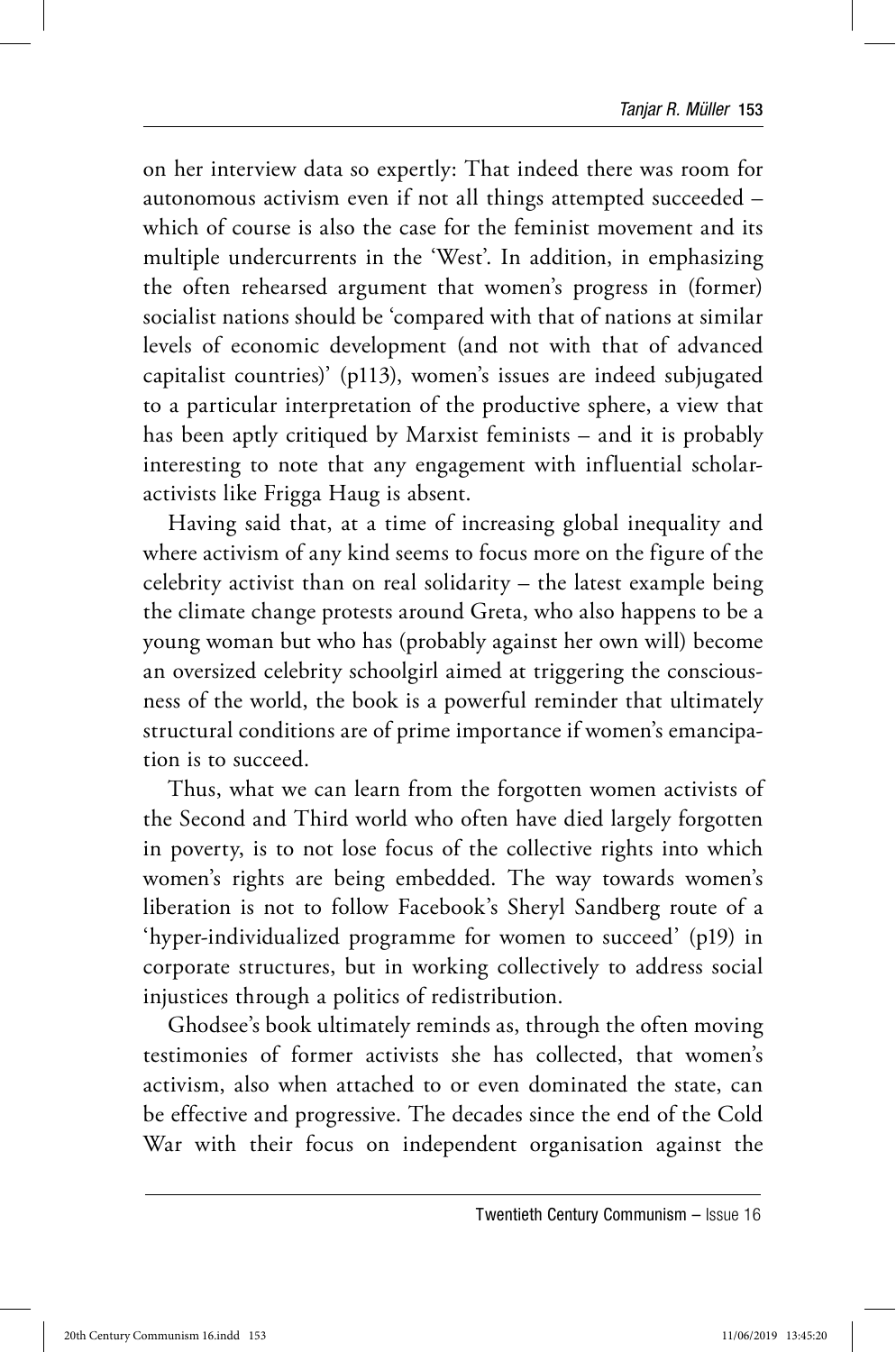state have, in fact, seen a closure of progressive spaces for women's activism.

> *Tanja R. Müller University of Manchester*

## **Jeremy Friedman,** *Shadow Cold War: The Sino-Soviet Competition for the Third World***, Chapel Hill: University of North Carolina Press, 2015, ISBN 9781469645520, x + 294pp**

The fall of the Soviet Union and the subsequent opening of state archives in the countries of the former Eastern Bloc unleashed a flurry of activity on the part of historians faced with the opportunity to explore aspects of the Cold War that had until then been constrained by secrecy and censorship. Out of this activity, emerged a multifaceted trend known as the New Cold War History, which seeks to offer new interpretations of the conflict, not least by placing its reach and scope in a global context that examines geopolitical connections and international relations beyond simply the competition between the United States and the Soviet Union.

Writing within this trend, Jeremy Friedman's *Shadow Cold War* turns the historical lens away from the traditional divisions of East-West and Cold War Europe. Instead, he offers an examination of the Sino-Soviet split in the context of the competition for influence and leadership within the parts of the world emerging from the bonds of colonialism. Indeed, this recent global character of research has meant that historians have had to account for the ways the two historical processes of the Cold War and decolonisation overlapped and interacted with each other. The wave of armed liberation struggles after the Second World War brought a mass of hitherto marginalised peoples to the world stage. The aspirations of these new nation-states were articulated by the delegates to the Afro-Asian Conference in Bandung in April 1955, where the concept of the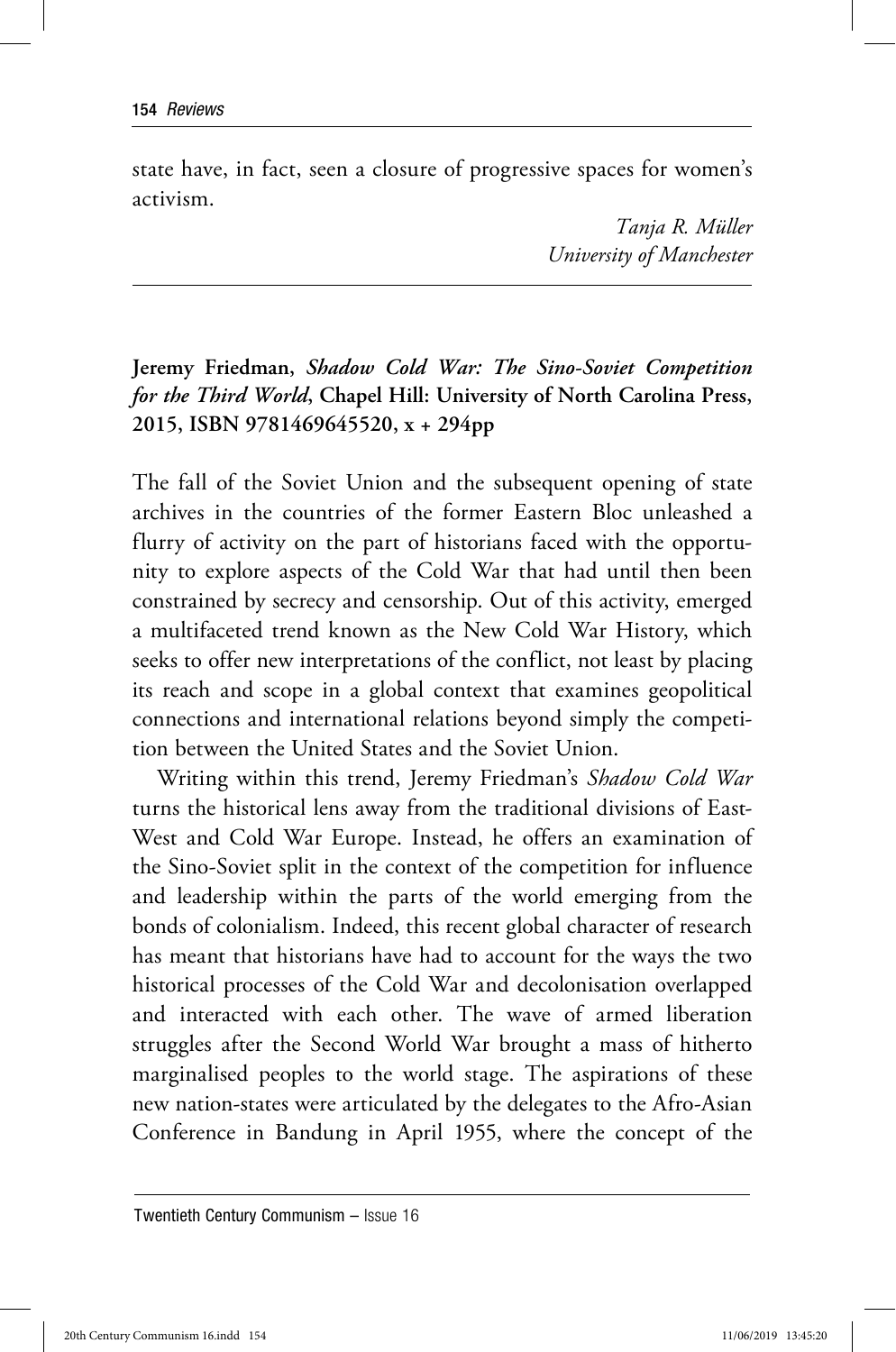Third World, itself a European construct, was adapted and embraced by some of the attendees.

The Third World was conceived as a large area composed of the majority of the worlds, mostly non-white, peoples. What united this disparate group was their experience of colonialism and the perception of their place as occupying a space between the competing economic and social systems of the capitalist West and the communist East. Yet beyond the capitalist-communist division, the Third World proved to also be a battleground between the major players within the communist camp. During this period, the leadership of the Soviet Union was openly questioned by the People's Republic of China (PRC), as they both attempted to attract the potentially revolutionary forces of Asia, Africa and Latin America to their own brand of world revolution. This battle constituted a parallel Cold War, operating at first in the shadows, before erupting as a split on the international scene at the end of 1961. Ultimately, the Soviet Union would emerge successful, but the Chinese challenge would leave its mark as it forced the Soviets to adapt their policies and stances in reaction to the pressure from the Third World.

Friedman's main argument is that the Sino-Soviet split is best understood as the consequence of the confrontation of two different, but intimately linked, revolutionary agendas: anti-capitalism and anti-imperialism. This was not the only reason for the conflict, but the one that had the most far-reaching international significance. The linking of these agendas was not new, as they were conceived as a single struggle by Lenin in his framing of imperialism as being the highest stage of capitalism. This legacy was part of the ideological heritage of both the Soviet Union and the PRC and, therefore, lay at the basis of the communist world revolution centred on these two states. The revolutionary aspirations of the newly liberated nations shifted the focus away from an industrialised but discouragingly stable Europe to the Third World, fundamentally altering the communist movement's orientation. No longer would the anti-capitalist project of building socialism within a given nation be adequate.

Twentieth Century Communism – Issue 16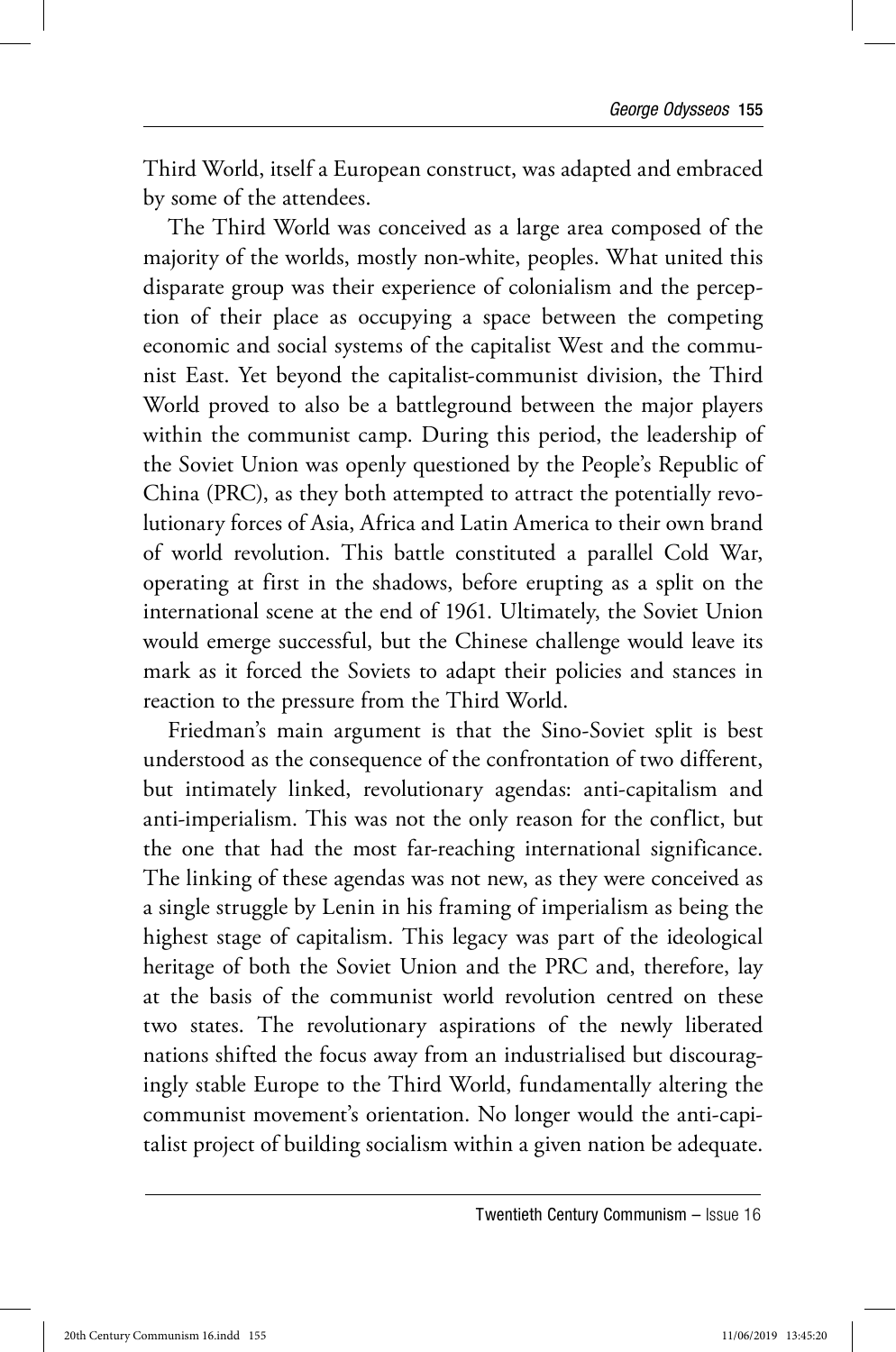The asymmetry of power between nations would be called into question, and Beijing was keen to style itself as the champion of the rights of the new nations.

Fundamental to Friedman's interpretation is his treatment of ideology. As part of the New Cold War History project, Friedman takes into account not only the power dynamics of the geopolitical conflict but the very real presence of ideological worldviews. These ideologies are considered 'a prism through which information about the world is received and deciphered.' (p21) Though perhaps ambiguous, this conception of ideology allows Friedman to explore the differences and debates *within* the ideology of Communism while avoiding the assumption of the necessity of ideological purity. The strength of this approach lies in the author's ability to explain apparent doctrinal inconsistencies, such as Beijing supporting the CIA-backed National Front for the Liberation of Angola (FNLA) or Moscow's patronage of the 'petit-bourgeois' Nasser, as expressions of ideologically-driven assessments of the changing global situation. In the PRC's case, rapprochement with the US in the 1970s to combat Soviet expansionism made sense if the latter was considered another 'white, industrialised, imperialist power' (p201) and indicates a shift from a class-based worldview to a racially-based one.

Friedman locates the disagreement between the two communist states as emerging from the different, specific trajectories of their national revolution. The experience of the new rulers of the PRC was informed by their less than friendly interactions with the West and, as such, their priority was firmly centred on the latter of the two revolutionary agendas with the supporting of armed anticolonial struggles. The Soviet Union, on the other hand, through their policy of 'peaceful coexistence' with the West, would focus on building socialism both at home and abroad through the giving of aid. Though the separation of the two revolutionary agendas may at first seem to sacrifice nuance for analytical clarity, Friedman is aware of the exchange that took place in the adaptation of policy and strategy. He skilfully describes how the PRC succeed in getting their